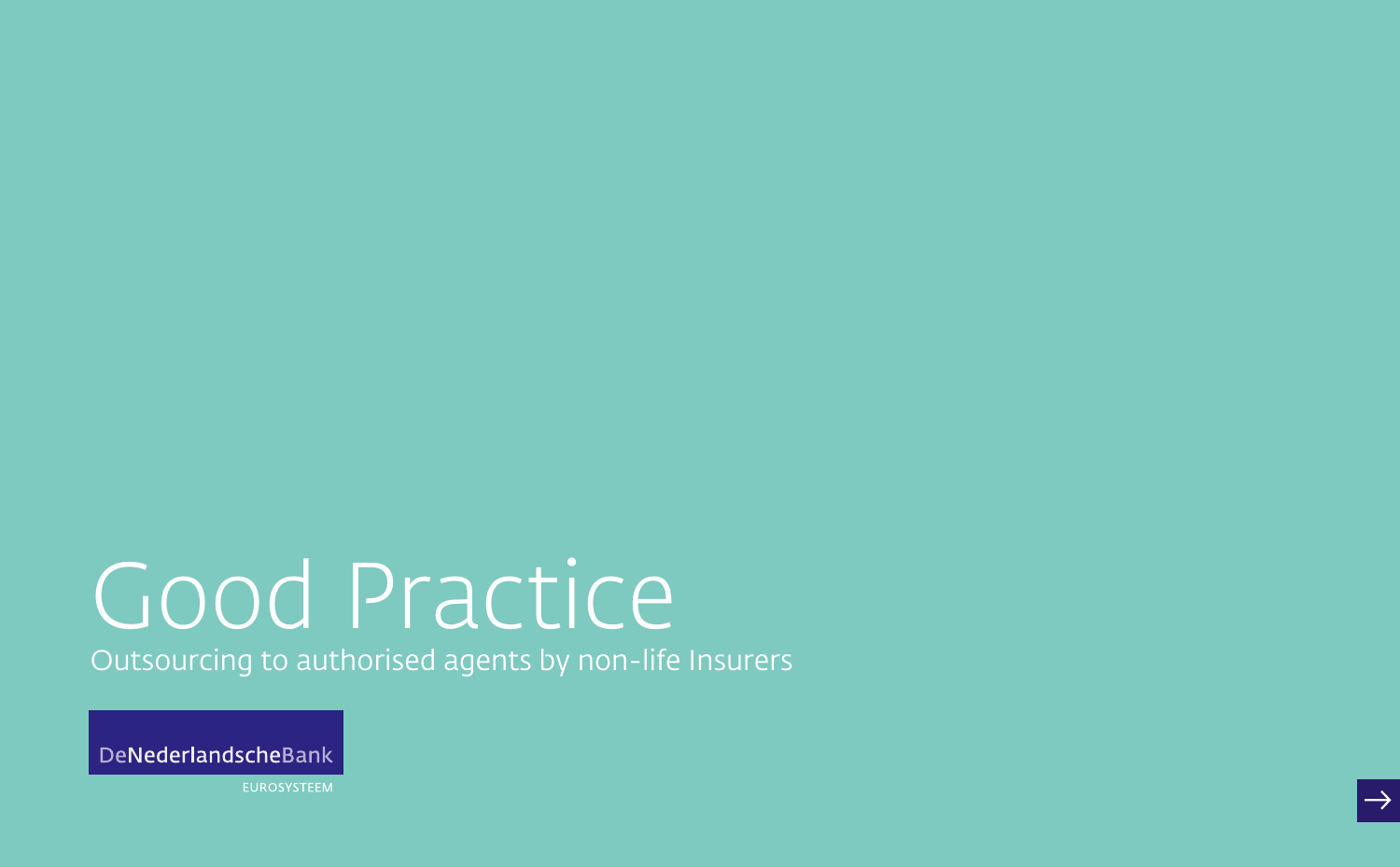## Content

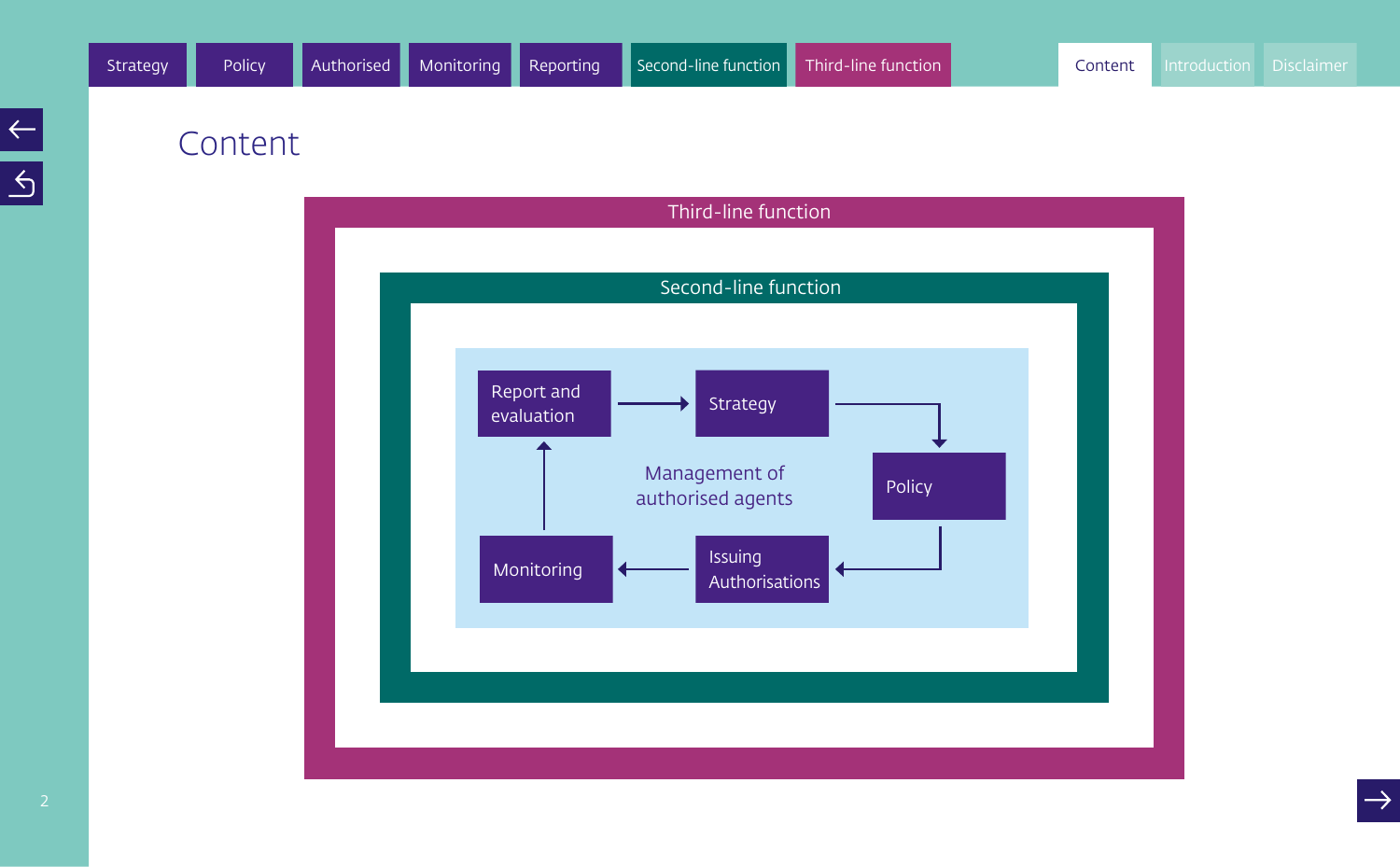## **Introduction**

Dutch insurance companies sell a significant part of their products through authorised agents. Using authorized agents to distribute products is a far-reaching form of outsourcing involving critical or important primary insurance processes, such as customer acceptance, premium collection and claims handling. In other words, distributing products through authorised agents qualifies as outsourcing within the meaning of the Solvency II Directive (2009/138/EC).

In addition, there are other laws and regulations that are relevant in this context, such as the Directive on insurance distribution Directive (EU) 2016/97 and its supplementing Commission Delegated Regulation (EU) 2017/2359 (together referred to as the Insurance Distribution Directive  $-$  IDD)<sup> $\prime$ </sup>, the provisions of the Sanctions Act (Sanctiewet – Sw), and, of course, the Financial Supervision Act (Wet op het financieel toezicht – Wft) and the Decree on Prudential Rules for Financial Undertakings (Besluit prudentiële regels Wft – Bpr).

This good practices<sup>2</sup> document has been developed to provide insight into applicable legislation and regulations in this area, along with insight into our expectations in this regard. It replaces our Standards framework for distribution through authorised agents, published in 2013. For the purposes of this good practices document, the term "insurers" is taken to mean non-life insurers (including income insurers). Where relevant, the good practices described in this document can also be used by life insurers distributing their products through authorised agents.

This document describes good practices for each of the stages in the management process that can support you when setting up your own management process for distributing products through authorised agents.

While this good practices document targets the firstline function in particular (see sections 2-6), it also includes good practices for second- and third-line functions (sections 7 and 8).

A good practice (recommendation) describes observed or expected behaviour that can support institutions in complying with their regulatory and legislative obligations (e.g. laws, general administrative orders, ministerial regulations, or DNB's supervisory regulations). A good practice provides an example of how a supervised institution can comply with its obligations in actual practice. Our good practices documents are meant to provide guidance to the sector. It should be noted that they are not presented as best practices, since some supervised institutions – depending on their particular circumstances – may have to apply the supervisory rules and regulations differently, and possibly more strictly.

This document is closely related to the good practices document for outsourcing, while the good practicesdocuments for risk management for insurers and Solvency II data quality management can provide additional guidance.

<sup>1</sup> The IDD relates to insurance brokers and intermediaries, reinsurers, and firms selling insurance as a supplement to a product or service (e.g. car rental companies and travel agencies). These activities are subject to the AFM's supervision.

<sup>2</sup> This Good practice is closely related to the Good practice Outsourcing. In addition, DNB published for insurers the Good practice risk management and the Guidance Solvency II data quality management from an earlier date.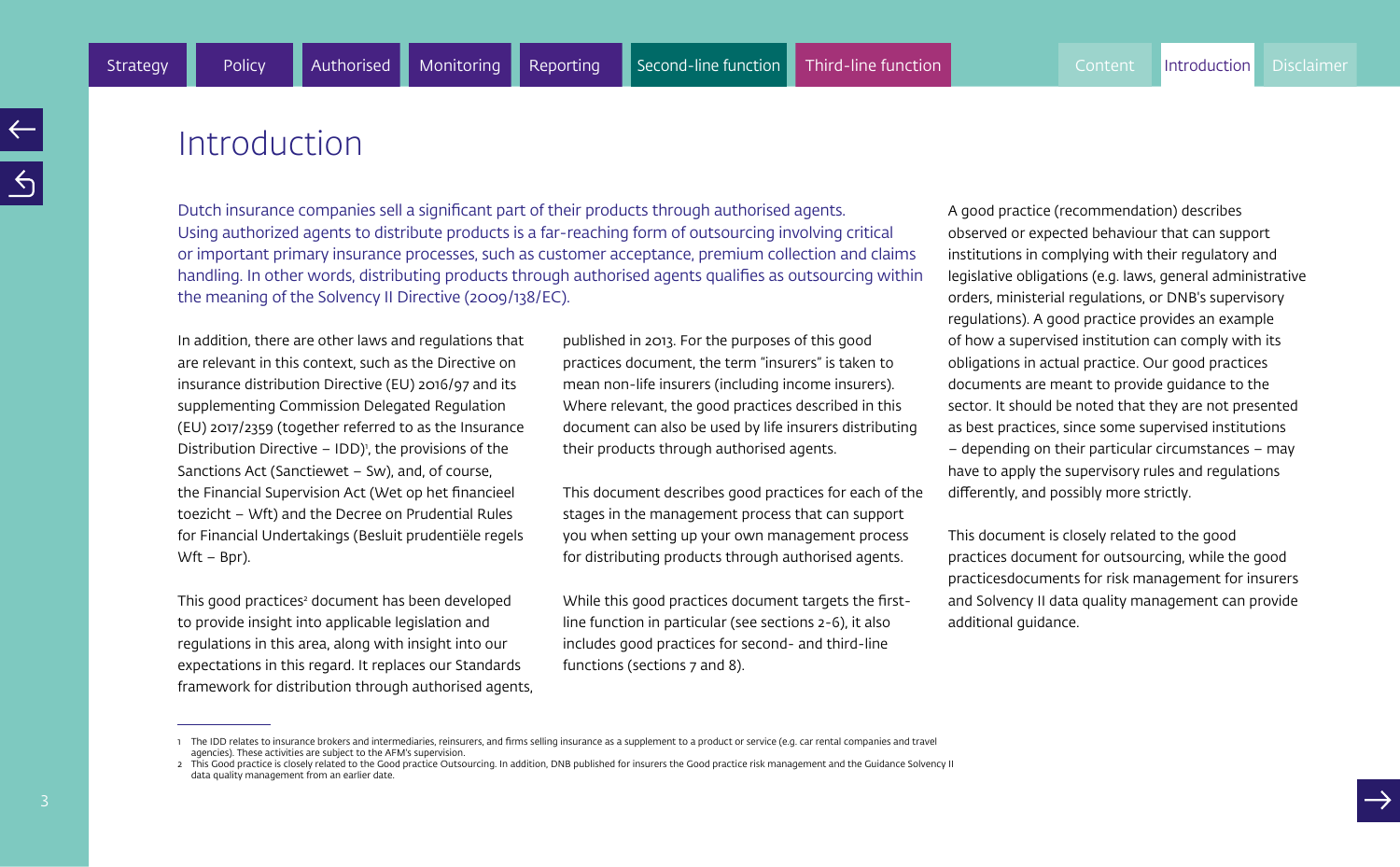#### Disclaimer

This good practices document presents non-binding recommendations to insurers for implementation of Solvency II Directive and Regulation, the Financial Supervision Act (Wet op het financieel toezicht – Wft), the Decree on Prudential Rules for Financial Undertakings (Besluit prudentiële regels Wft – Bpr) and integrity laws and regulations for the management of outsourcing to authorised agents. It sets out our expectations regarding observed or envisaged behaviour in policy practice that reflects anappropriate application of the rules to which this good practices document pertains.

We encourage insurers to take our expectations into account in their considerations and decision-making, without them being obliged to do so, while also taking into consideration their specific circumstances. The good practices document is only indicative in nature, and therefore does not alter the fact that some financial institutions should apply the underlying regulations differently, and possibly more strictly. It is the institutions' responsibility to take this into account.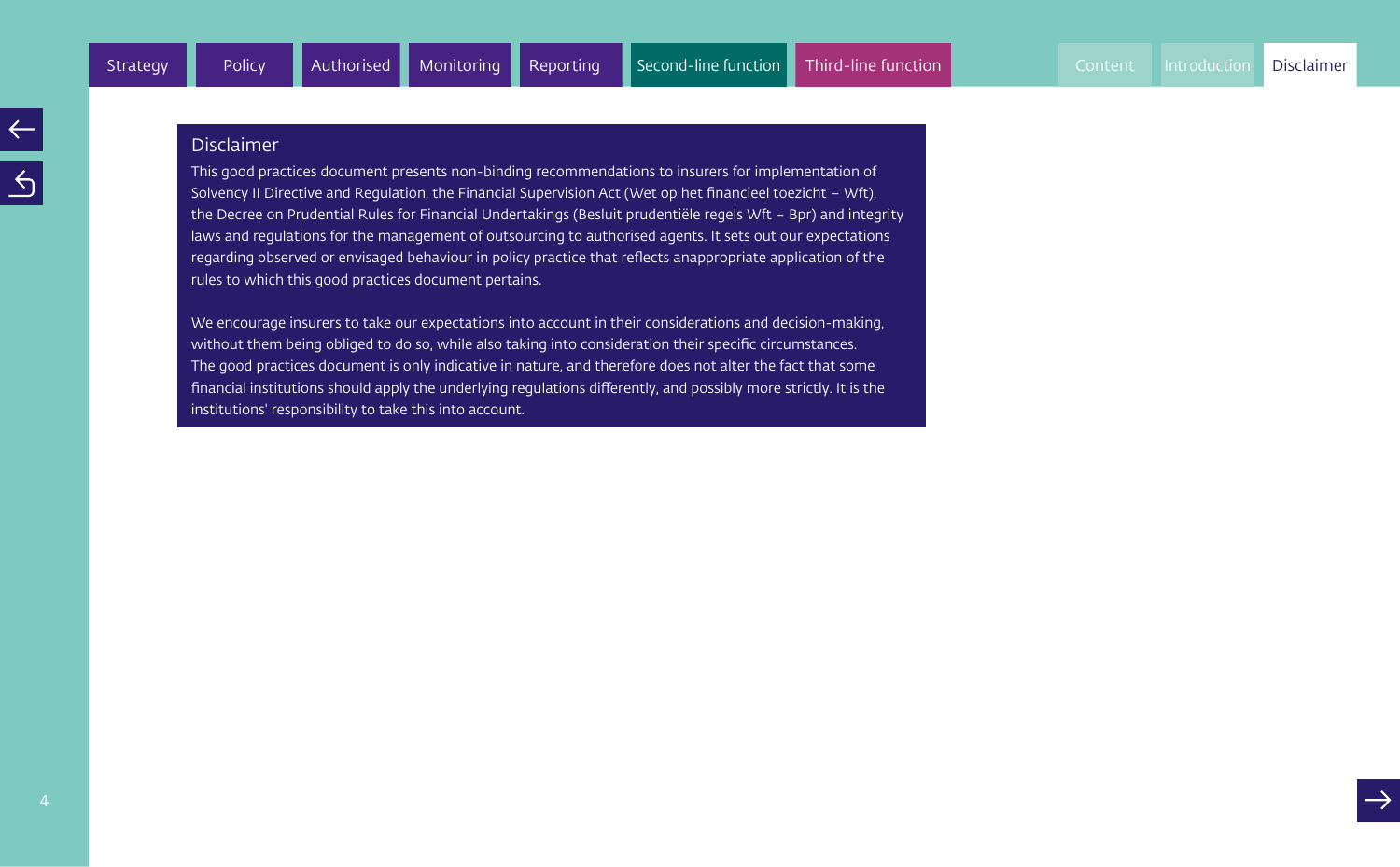## 1 Strategy

#### Strategic considerations and proven added value

An insurer decides to distribute its products through authorised agents based on strategic considerations that match its business strategy. The decision to use authorised agents is based on strategic considerations and has proven added value.

The insurer authorises an agent to carry out specified activities, such as customer acceptance, administration, premium collection and claims handling. We consider this the most far-reaching form of outsourcing. The insurer ensures that the authorised agent operates in accordance with the outsourcing requirements. The insurer is and remains fully responsible for the activities it has outsourced to the authorised agent.

#### Systematic integrity risk analysis

Before distributing its products through an authorised agent, the insurer carries out a risk analysis, including an identification of integrity risks.

An insurance company ensures sound and ethical operational management. This requires the insurer to take measures aimed at preventing the institution from becoming implicated in money laundering, terrorist financing, corruption, conflicts of interests, breaches of the law or other socially unacceptable acts which could damage confidence in the institution or the financial markets in general.

It also requires an insurer to use the SIRA to identify integrity risks and subsequently take appropriate measures to control them. Integrity risks are defined in that context as "the danger of harming the reputation of a financial institution, or an existing or future threat to the assets or result of a financial institution as a result of insufficient compliance with that which is prescribed under or pursuant to any legal provision."3

1.1 Strategic considerations and proven added value<br>1.2 Systematic integrity risk analysis

3 See also page 7 of our brochure "Integrity risk analysis – more where necessary, less where possible", which provides guidance in setting up a SIRA.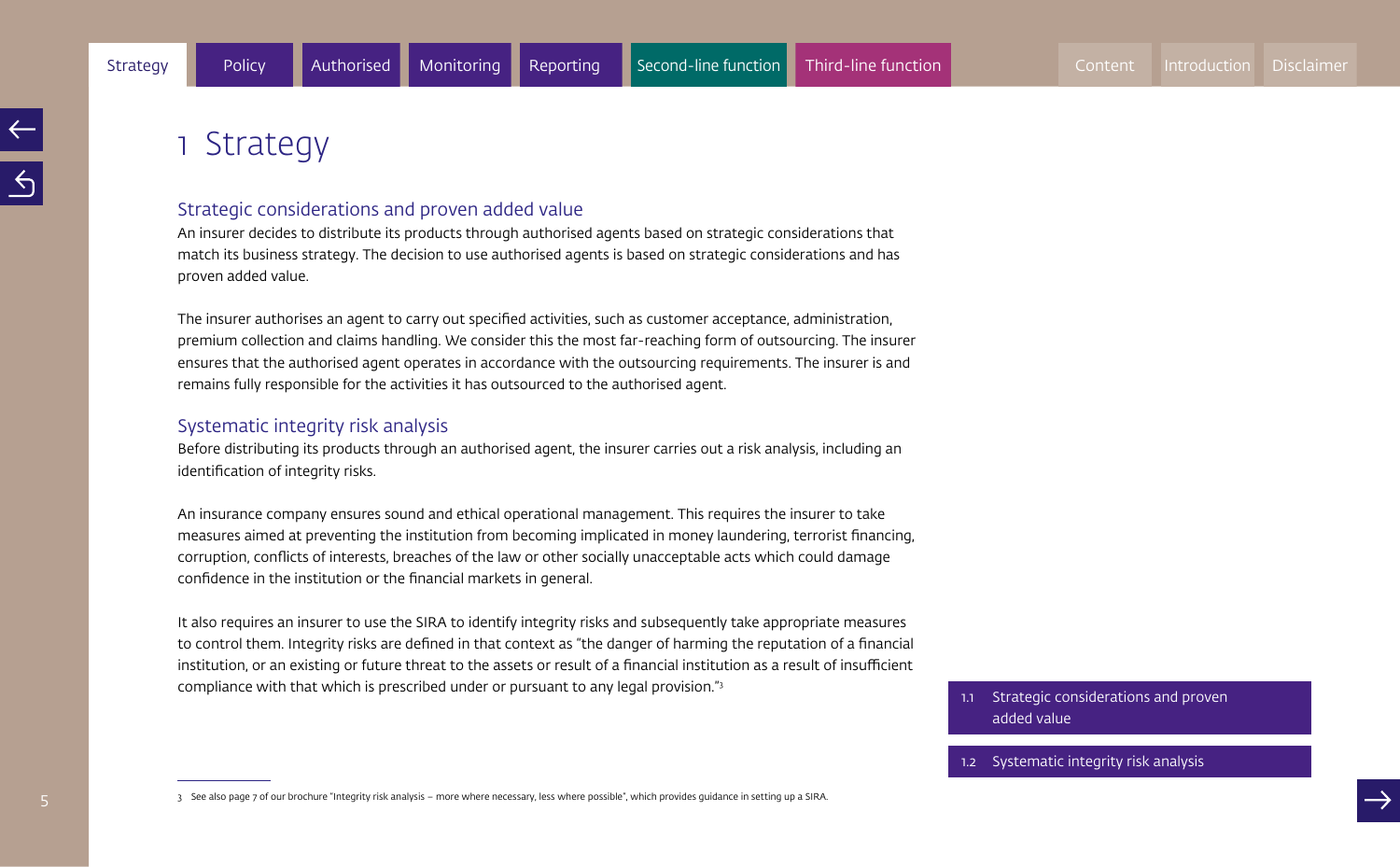#### 1.1 Strategic considerations and proven added value

#### Good practice

- 1. The insurer is able to demonstrate that the decision to use authorised agents is based on strategic choices and considerations, which are recorded in a strategy document.
- 2. The strategy document describes the insurer's principles with respect to
	- $\blacksquare$  managing its combined ratio and expense ratio
	- $\blacksquare$  branding of products distributed through authorised agents (generic brands, white labels, 100% underwriting)
	- $\blacksquare$  participation in pools
- 3. The insurer has elaborated its strategic objectives in detail, such as the added value and growth rate in the use of authorised agents it intends to realise. Objectives are broken down by target groups, products, returns and revenues. The insurer has specified the resources and actions required to realise the objectives.
- 4. The insurer demonstrates the added value of distribution through authorised agents based on an analysis of expenses and returns of this distribution channel, taking into account the best interests of the customer group.
- 5. The strategy document specifies the limits for combined ratio, expense ratio and exposures that an authorised agent is permitted to accept. These limits are derived from the insurer's risk appetite, which is defined at the level of the legal entity holding the licence.
- 6. The strategy document has been formally approved, by the organisation's policymakers and has been shared with the employees within the organisation. The opinion of the second-line risk management function is an integrated part of decision-making about the strategy pursued with respect to distribution through authorised agents.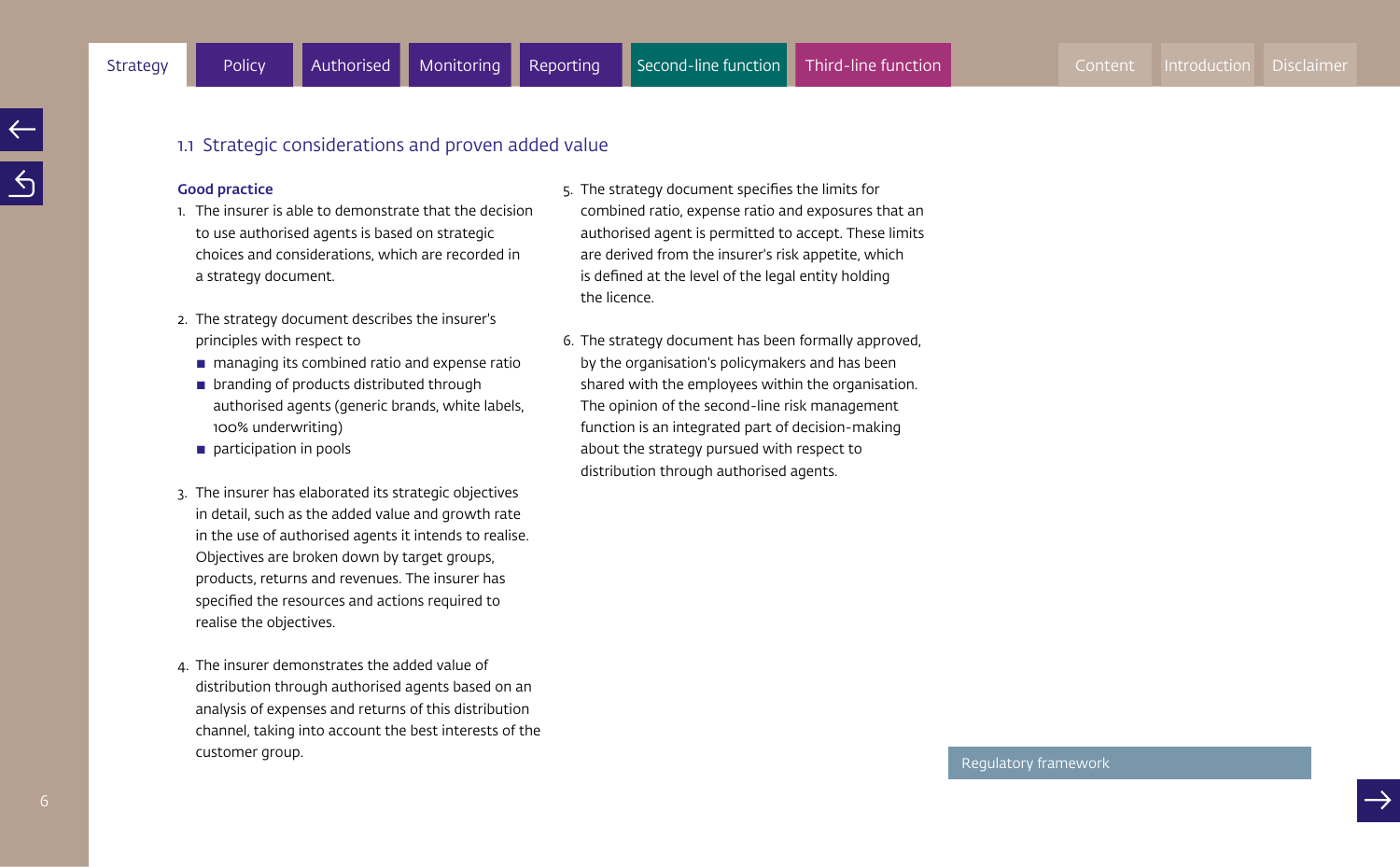7

#### Regulatory framework

Article 49 – Solvency II Directive (2009/138/EC)

- 1. Member States shall ensure that insurance and reinsurance undertakings remain fully responsible for discharging all of their obligations under this Directive when they outsource functions or any insurance or reinsurance activities.
- 2. Outsourcing of critical or important operational functions or activities shall not be undertaken in such away as to lead to any of the following:
	- a. materially impairing the quality of the system of governance of the undertaking concerned;
	- b. unduly increasing the operational risk;
	- c. impairing the ability of the supervisory authorities to monitor the compliance of the undertaking with its obligations;
	- d. undermining continuous and satisfactory service to policy holders.
- 3. Insurance and reinsurance undertakings shall, in a timely manner, notify the supervisory authorities prior to the outsourcing of critical or important functions or activities as well as of any subsequent material developments with respect to those functions or activities.

EIOPA Guideline 60 – Critical or important operational functions and activities (EIOPA-BoS-14/253 EN) 1.113. The undertaking should determine and document whether the outsourced function or activity is a critical or important function or activity on the basis of whether this function or activity is essential to the operation of the undertaking as it would be unable to deliver its services to policyholders without the function or activity.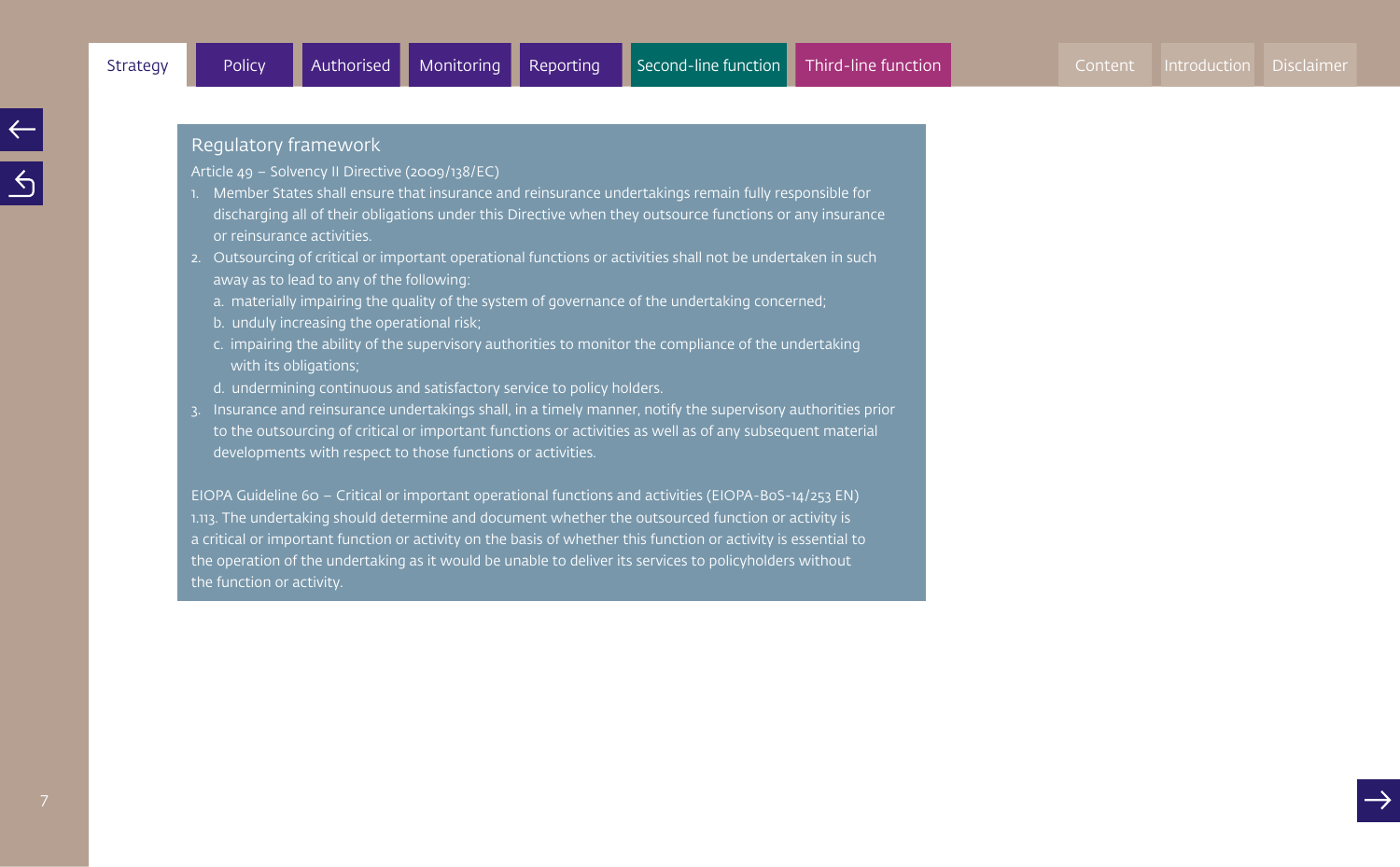#### 1.2 Systematic integrity risk analysis

#### Good practice

- 1. When carrying out the annual systematic integrity risk analysis (SIRA) for the institution as a whole, an insurer also assesses the integrity risks associated with outsourcing activities to an authorised agent, using various scenarios. For example, the insurer assesses the risk of the authorised agent evading sanctions and distribution regulations or acting in other ways that are regarded as socially unacceptable. A possible scenario could be that the authorised agent's integrity policy is less strict compared to the insurer's own integrity policy. The insurer assesses the likelihood of the scenario occurring and the resulting impact, and subsequently assesses whether this matches its risk appetite.
- 2. The insurance company specifies its risk mitigation and control measures for each of the scenarios. For example, periodic checks at the authorised agent, or supplementary reports from the external auditor. Agreements relating to mitigation and control measures are explicitly recorded in the outsourcing agreement.
- 3. The insurance company updates its SIRA on an annual basis, or more frequently if prompted to do so by incidents.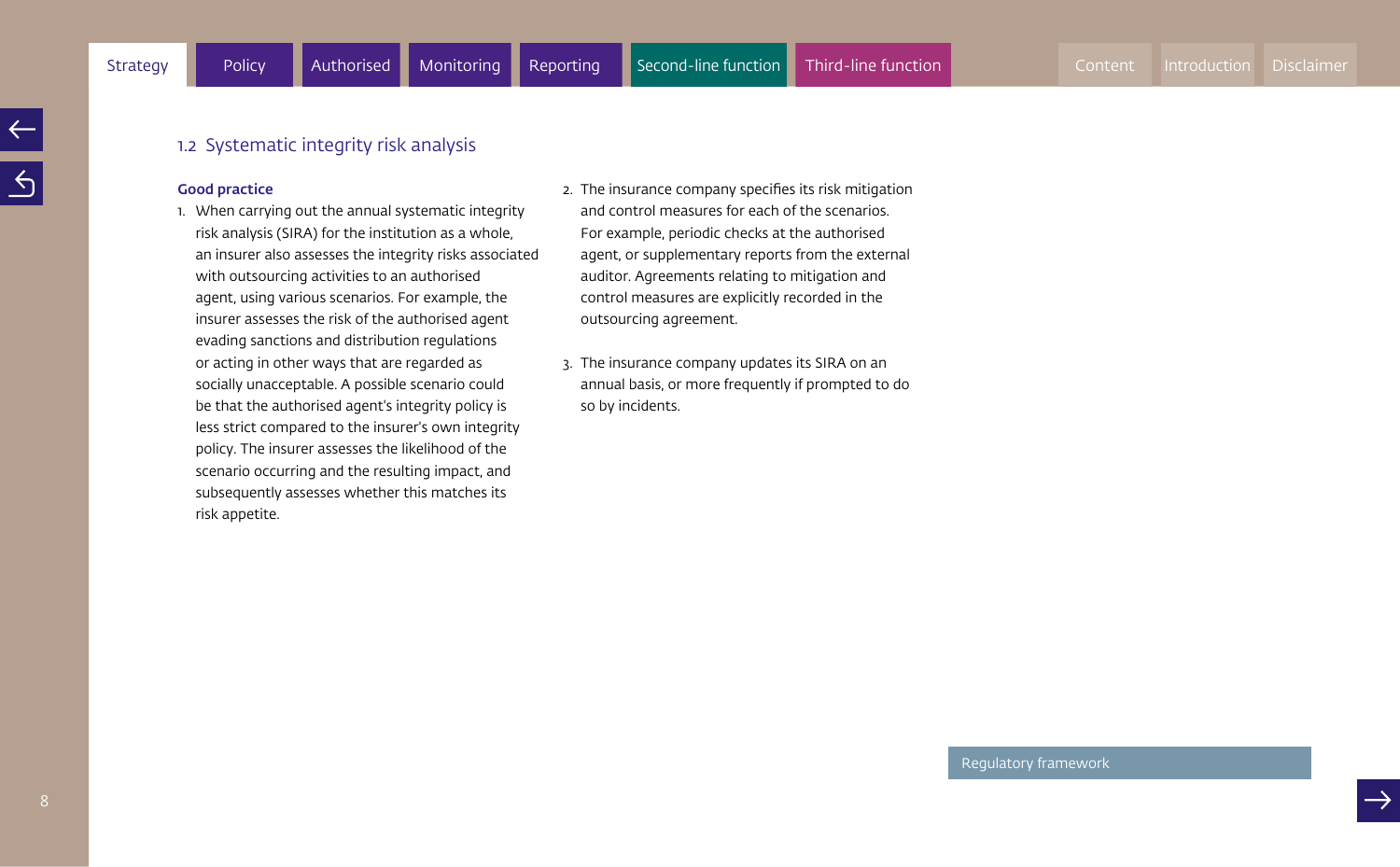Section 10 - Bpr

- 1. A payment institution, clearing institution, electronic money institution, special purpose reinsurance vehicle, bank, credit union, premium pension institution, insurer, exchange institution or branch office as meant in Section 3:10(1), 3:11, 3:12, 3:12a, 3:13 or 3:14 of the Wft must systematically analyse its integrity risks.
- 2. The financial institution and the branch office must ensure that the policy referred to in Section 3:10(1) of the Act is translated into adequate procedures and measures.
- 3. The financial institution or branch office must inform all relevant business units of said policy, procedures and measures.
- 4. The financial institution or branch office is responsible for implementing and systematically testing the policy, procedures and measures.
- 5. The financial institution or branch office must provide for independent monitoring of the implementation of the policy, procedures and measures to safeguard ethical business operations and must have procedures in place to ensure that identified shortcomings or deficiencies are reported to the officers entrusted with that duty, as referred to in Section 21.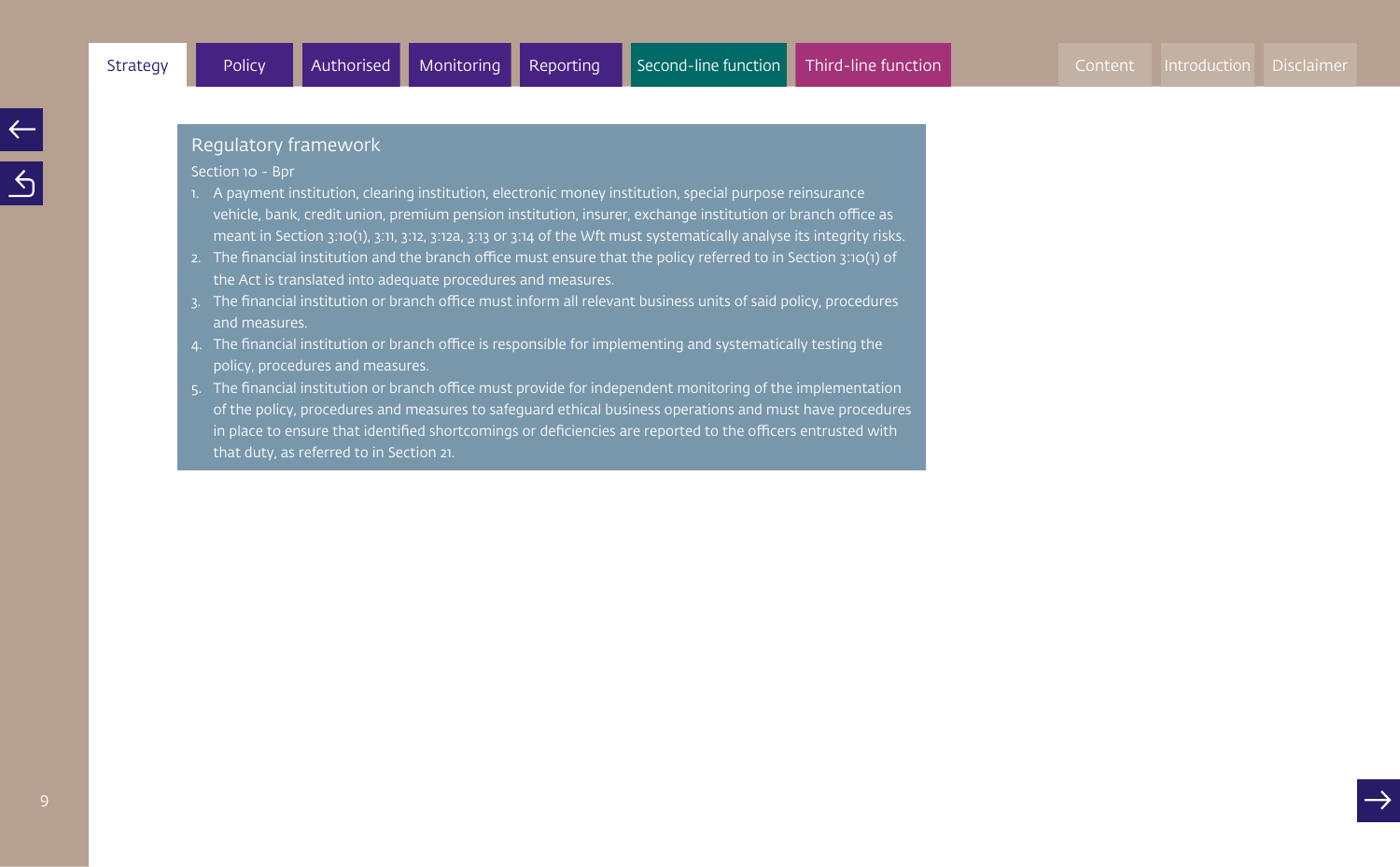## 2 Policy

An insurer's operational management must be tailored to the nature, scale, complexity and risks of its activities. An insurer's sound and ethical operational management is based on its organisational strategy and the SIRA. The insurer's policy describes how it has set up its operational management, but also the risks associated with the use of authorised agents and how it manages them. The policy addresses all stages of the process for distributing products through authorised agents.

Prior to outsourcing activities to an authorised agent, the insurer establishes an outsourcing policy.

#### Good practice

- 1. An insurer works out its policy for distribution through authorised agents in the following procedures and control measures:
	- $\blacksquare$  customer acceptance requirements at the authorised agent
	- $\blacksquare$  division of duties with respect to claims handling
	- $\blacksquare$  requirements for compliance with the Sanctions Act and monitoring of compliance
	- $\blacksquare$  requirements for compliance with the IDD and monitoring of compliance4
	- **perocess for selection of authorised agents**
	- $\blacksquare$  conditions for sharing customer information with other parties
- $\blacksquare$  periodic reporting by the authorised agent to the insurer
- $\blacksquare$  standards framework against which the authorised agent is assessed
- $\blacksquare$  monitoring of data quality and compliance with agreements
- $\blacksquare$  procedure to follow if the authorised agent does not comply with agreements made
- $\blacksquare$  procedure to follow if the authorised agent fails to submit adequate or up-to-date data files required to effectively assess risks and related issues
- $\blacksquare$  decision-making process: which body is responsible for decision-making regarding the use of authorised agents (entering into and terminating outsourcing agreements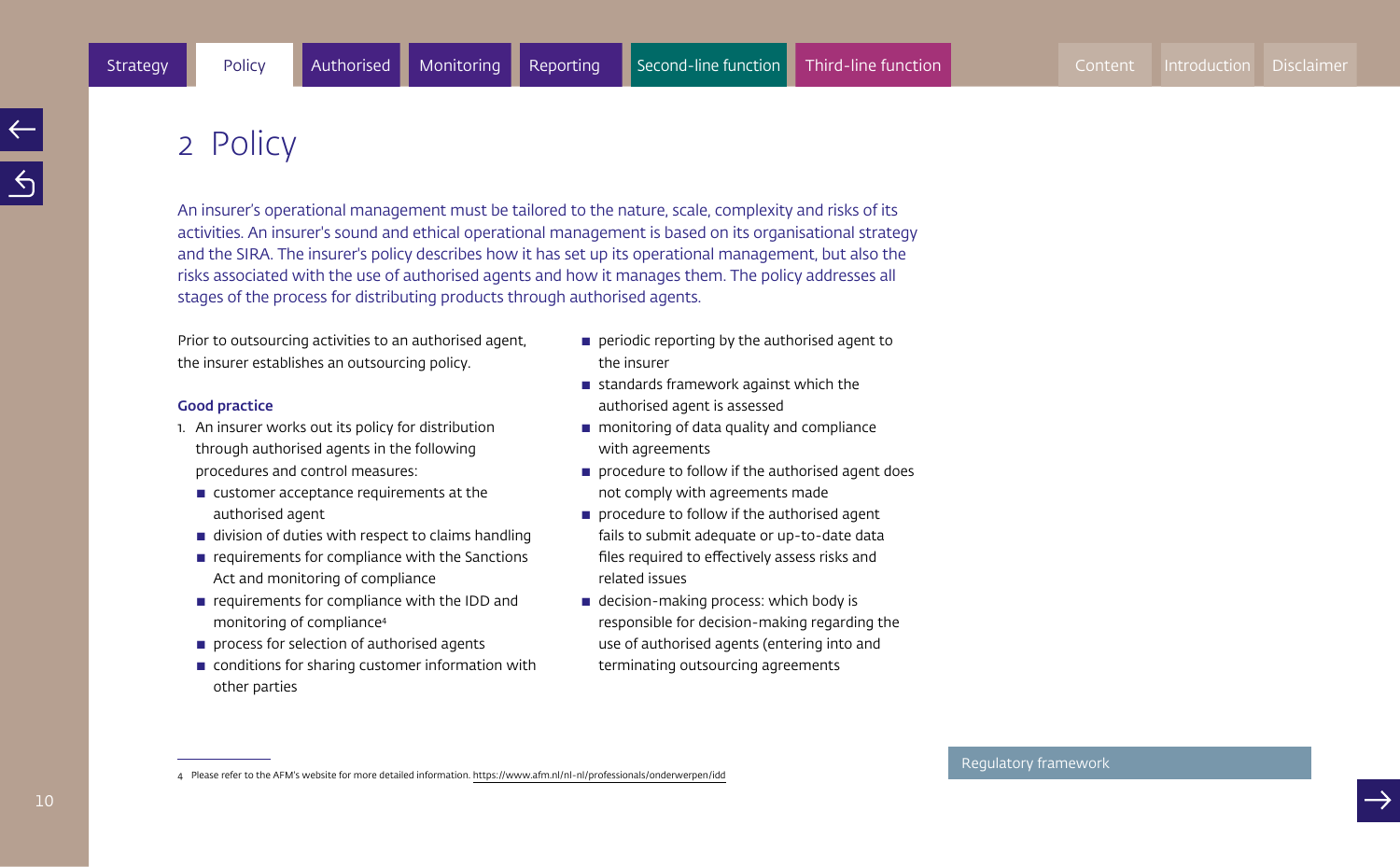Article 247(1) of the Delegated Regulation 2015/35/EU (Solvency II Regulation) provides that an insurer must establish a written outsourcing policy, which takes into account the reporting and monitoring arrangements to be implemented in cases of outsourcing. The insurer describes the approach and processes applying to outsourcing, with a particular focus on the aspects referred to in Guideline 63 of EIOPA's Guidelines on the system of governance: a materiality assessment, the service provider selection process, contractual requirements, monitoring and evaluation of performance, and the insurer's business continuity process.

EIOPA Guideline 63 – Outsourcing written policy 1.116. The undertaking that outsources or considers outsourcing should cover in its policy the undertaking's approach and processes for outsourcing from the inception to the end of the contract.

This in particular should include:

- a. the process for determining whether a function or activity is critical or important;
- b. how a service provider of suitable quality is selected and how, and how often its performance and results are assessed;
- c. the details to be included in the written agreement with the service provider taking into consideration the requirements laid down in Commission Delegated Regulation 2015/35;
- d. business contingency plans, including exit strategies for outsourced critical or important functions or activities.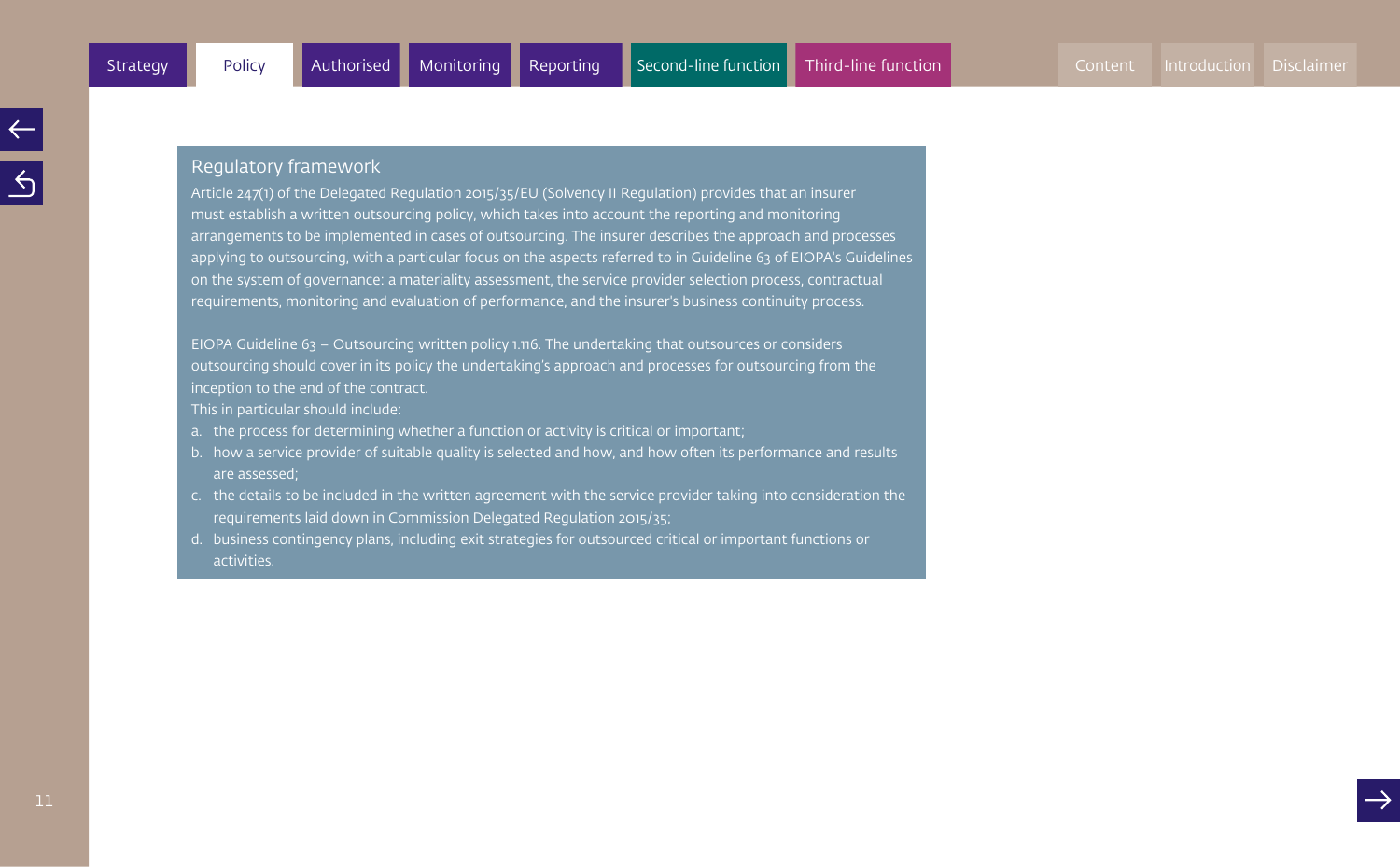## 3 Outsourcing to authorised agents

#### The selection process

Once the insurer has set up its operational management for outsourcing to authorised agents, it selects the authorised agents with which to enter into outsourcing agreements. The insurer checks whether the authorised agent complies with both the statutory requirements and the insurer's own requirements and preferences

The insurer has a process in place for the adequate selection of authorised agents.

The insurer at all times bears ultimate responsibility for compliance with relevant prudential rules and regulations and integrity rules and regulations, including the Sanctions Act.

#### Outsourcing agreement

Following the selection of an authorised agent, the insurer draws up a contract in which the agreements made are laid down. This is the outsourcing agreement, specifying the relevant regulatory and legislative frameworks, the nature of the activities, and the duties, powers and responsibilities regarding compliance with the relevant laws and applicable regulations. In carrying out the activities in accordance with the outsourcing agreement, the authorised agent ensures that the insurer meets its statutory obligations. In practice, many insurers use the model agreement made available by the NVGA and the VvV. It is updated on a regular basis and serves as a model for laying down the legal relationship between the insurer and the authorised agent.

The insurer and the authorised agent enter into a written agreement in accordance with the model included in Annex A of the Regulation implementing the Wft (Uitvoeringsregeling Wft). This agreement also includes the outsourcing requirements set out in Section 3:18 of the Wft and Sections 27ff of the Bpr. An insurer demands that the authorised agent unconditionally ensures DNB's right to examine and the insurer's right to audit and to include these rights in its agreements with subcontractors through the entire chain. Article 274 of the Solvency II Regulation prescribes the elements that must be included in the outsourcing agreement as a minimum.

3.1 The selection process

#### 3.2 Outsourcing agreement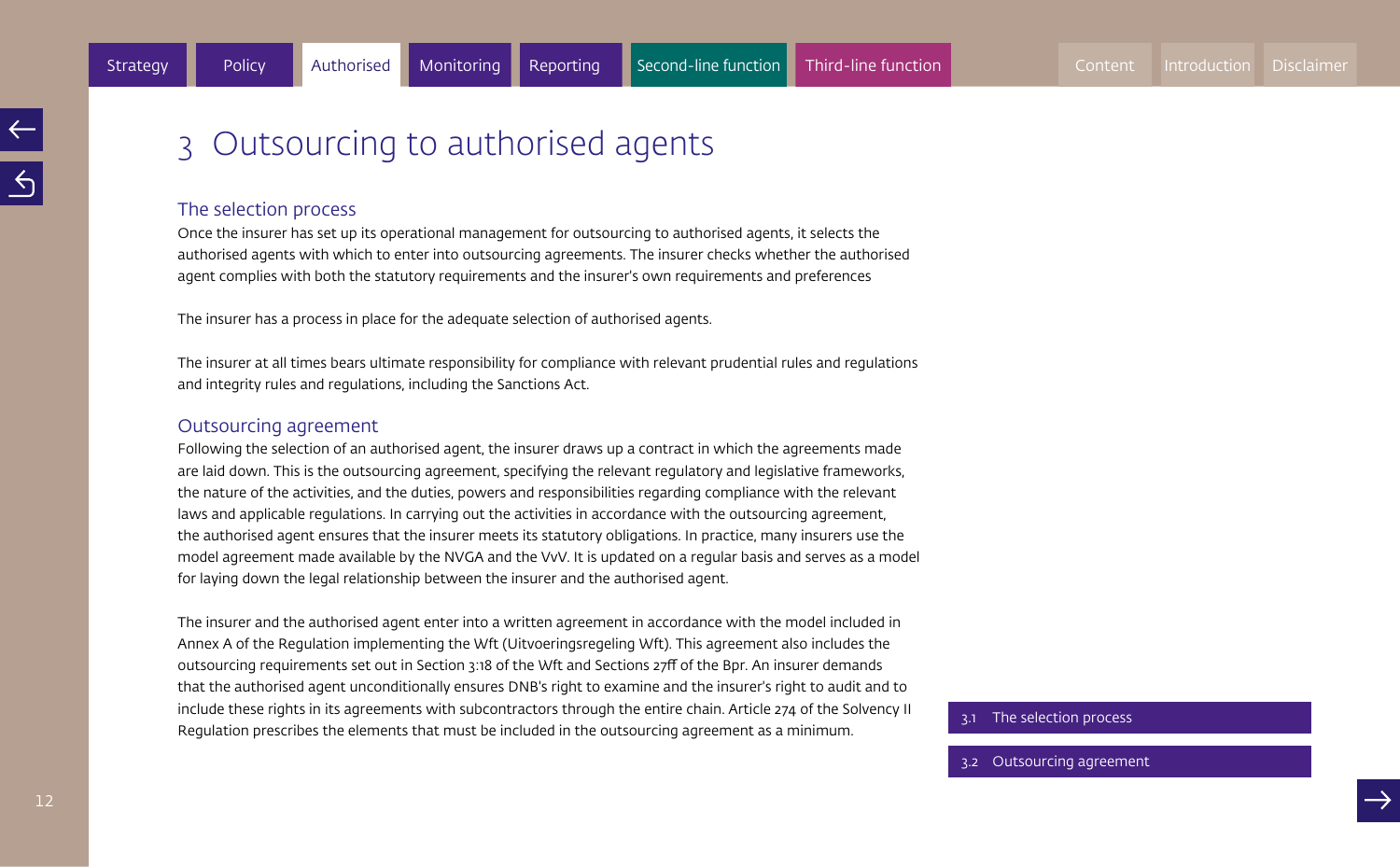#### 3.1 The selection process

#### Good practice

- 1. The authorised agent selection and assessment process addresses the following aspects (nonexhaustive):
	- $\blacksquare$  the financial position of the authorised agent and its affiliated legal entities, with a view to potential conflicts of interests
	- $\blacksquare$  professional background and expertise of the authorised agent's staff
	- screening of management board members
	- $\blacksquare$  size of the contract in relation to the size of the authorised agent
	- $\blacksquare$  any pending lawsuits involving the authorised agent
	- $\blacksquare$  track record of the authorised agent
	- $\blacksquare$  the authorised agent's compliance with the Risk Management Working Programme5 and submission of external expert reports.
	- $\blacksquare$  the authorised agent's policies on information security, compliance, privacy, incident reporting, sanctions, etc.
	- $\blacksquare$  the authorised agent's integrity policy
- $\blacksquare$  the authorised agent's sanctions policy must at least be equivalent to that of the insurer. The insurer checks whether the authorised agent screens its customers against the national sanctions list and relevant EU regulations. The authorised agent has integrated the NVGA's Guidance document on the Sanctions Act and authorised agents (Leidraad Sanctiewet Volmachten) in its policy.
- $\blacksquare$  the authorised agent's dependence on other insurers
- $\blacksquare$  applicable law and country of registration of the authorised agent
- $\blacksquare$  safeguards for the performance of supervisory duties by the relevant supervisory authorities
- 2. When assessing these aspects, the insurer checks whether the authorised agent complies with al legal and regulatory requirements as well as with the insurer's own requirements and preferences. The insurer does so based on a sound risk assessment, using a uniform set of standards.

3. The insurer documents the authorised agent selection and assessment process in a formal document that can be objectively verified by third parties.

<sup>5</sup> The Risk Management Working Programme is a tool developed by the Dutch Association of Insurers (Verbond van Verzekeraars -VvV) and the Dutch Association of Authorised Agents (Nederlandse Vereniging van Gevolmachtigde Assurantiebedrijven – NVGA) that authorised agents can use to demonstrate their internal control over procedures and activities related to the activities outsourced to them. The Working Programme covers the key aspects of an authorised agent's operational management. It allows the insurer actingas the principal to make an adequate assessment of how the authorised agent manages the specific risks associated with this form ofoutsourcing.

Regulatory framework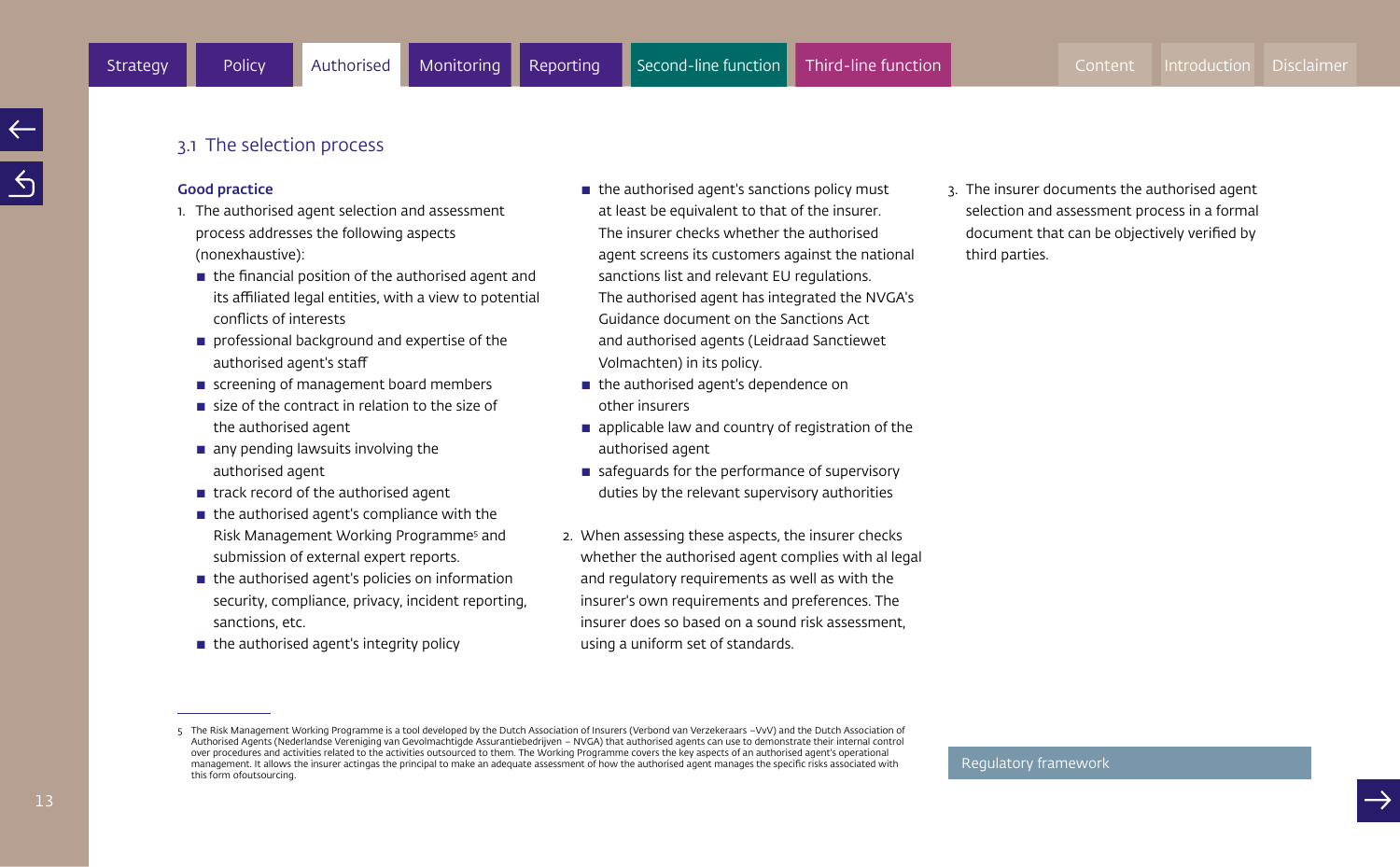Article 274 – Solvency II Regulation ((EU) 2015/35)

- 3. When choosing the service provider referred to in paragraph 1 for any critical or important operational functions or activities, the administrative, management or supervisory body shall ensure that:
	- a. a detailed examination is performed to ensure that the potential service provider has the ability, the capacity and any authorisation required by law to deliver the required functions or activities satisfactorily, taking into account the undertaking's objectives and needs;
	- b. the service provider has adopted all means to ensure that no explicit or potential conflict of interests jeopardize the fulfilment of the needs of the outsourcing undertaking;
	- e. the outsourcing does not entail the breaching of any law, in particular with regard to rules on data protection;
	- f. the service provider is subject to the same provisions on the safety and confidentiality of information relating to the insurance or reinsurance undertaking or to its policyholders or beneficiaries that are applicable to the insurance or reinsurance undertaking.

#### Article 274 – Solvency II Regulation ((EU) 2015/35)

- 5. The insurance or reinsurance undertaking that is outsourcing critical or important operational functions or activities shall fulfil all of the following requirements:
	- a. ensure that relevant aspects of the service provider's risk management and internal control systems are adequate to ensure compliance with Article 49(2)(a) and (b) of Directive 2009/138/EC;
	- b. adequately take account of the outsourced activities in its risk management and internal control systems to ensure compliance with Article 49(2)(a) and (b) of Directive 2009/138/EC;
	- c. verify that the service provider has the necessary financial resources to perform the additional tasks in a proper and reliable way, and that all staff of the service provider who will be involved in providing the outsourced functions or activities are sufficiently qualified and reliable;
	- d. ensure that the service provider has adequate contingency plans in place to deal with emergency situations or business disruptions and periodically tests backup facilities where necessary, taking into account the outsourced functions and activities.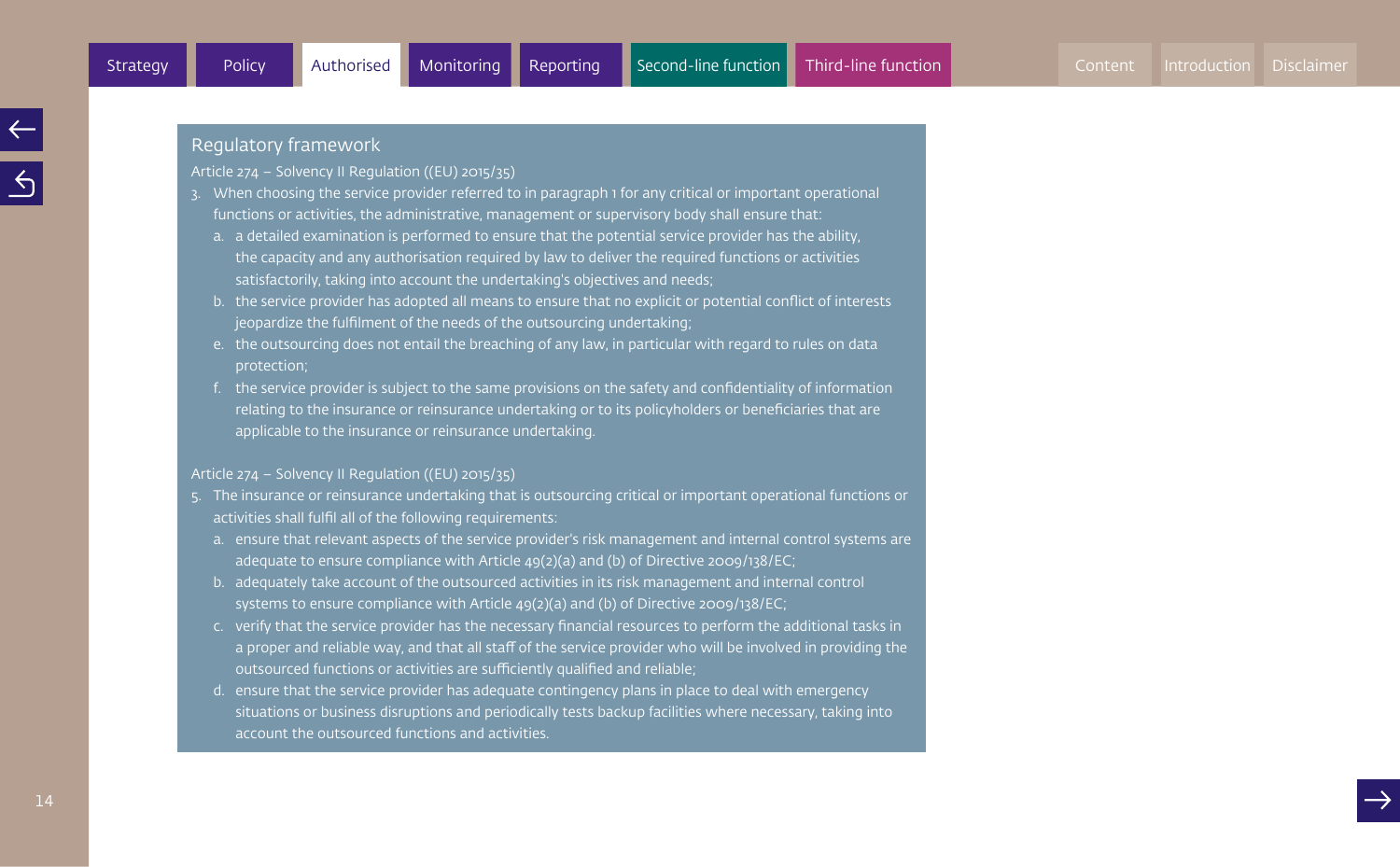Article 8(1) – IDD Commission Delegated Regulation ((EU) 2017/2358) Manufacturers shall carefully select distribution channels that are appropriate for the target market, therebytaking into account the particular characteristics of the relevant insurance products.

#### Section 10 – Sanctions Act 1977

- 1. The officials or other persons designated by the Minister of Finance are responsible for supervision of compliance with the provisions laid down under or pursuant to this Act.
- 2. Notwithstanding the first subsection, the Minister of Finance may designate one or more legal entities to supervise compliance with the provisions laid down under or pursuant to this Part with respect to financial transactions by:
	- f. financial enterprises permitted to operate as an insurer under the Financial Supervision Act (Wet op het financieel toezicht – Wft).

Section 2 – Regulation on Supervision pursuant to the Sanctions Act 1977 (Regeling Toezicht Sanctiewet 1977 – RTSW)

- 1. The institution must take measures regarding its internal control structure to ensure compliance with the Sanctions Act and the Regulation on Supervision pursuant to the Sanctions Act.
- 2. The measures referred to in Section 2(1) must at any rate include adequate checks of the institution's administrative records as to whether the identity of a natural person or legal entity is identical to that of a natural person or legal entity referred to in the sanctions regulations, with an eye to freezing that customer's financial resources or to preventing the provision of financial resources or services to that customer.

Section 3 – Regulation on Supervision pursuant to the Sanctions Act 1977 (Regeling Toezicht Sanctiewet 1977 – RTSW)

If an institution finds that a customer's identity matches that of a natural person or legal entity referred to in the Sanctions Act or the Regulation on Supervision pursuant to the Sanctions Act , it must notify the supervisory authority without delay. The notification to the supervisory authorities must include data on the customer's identity.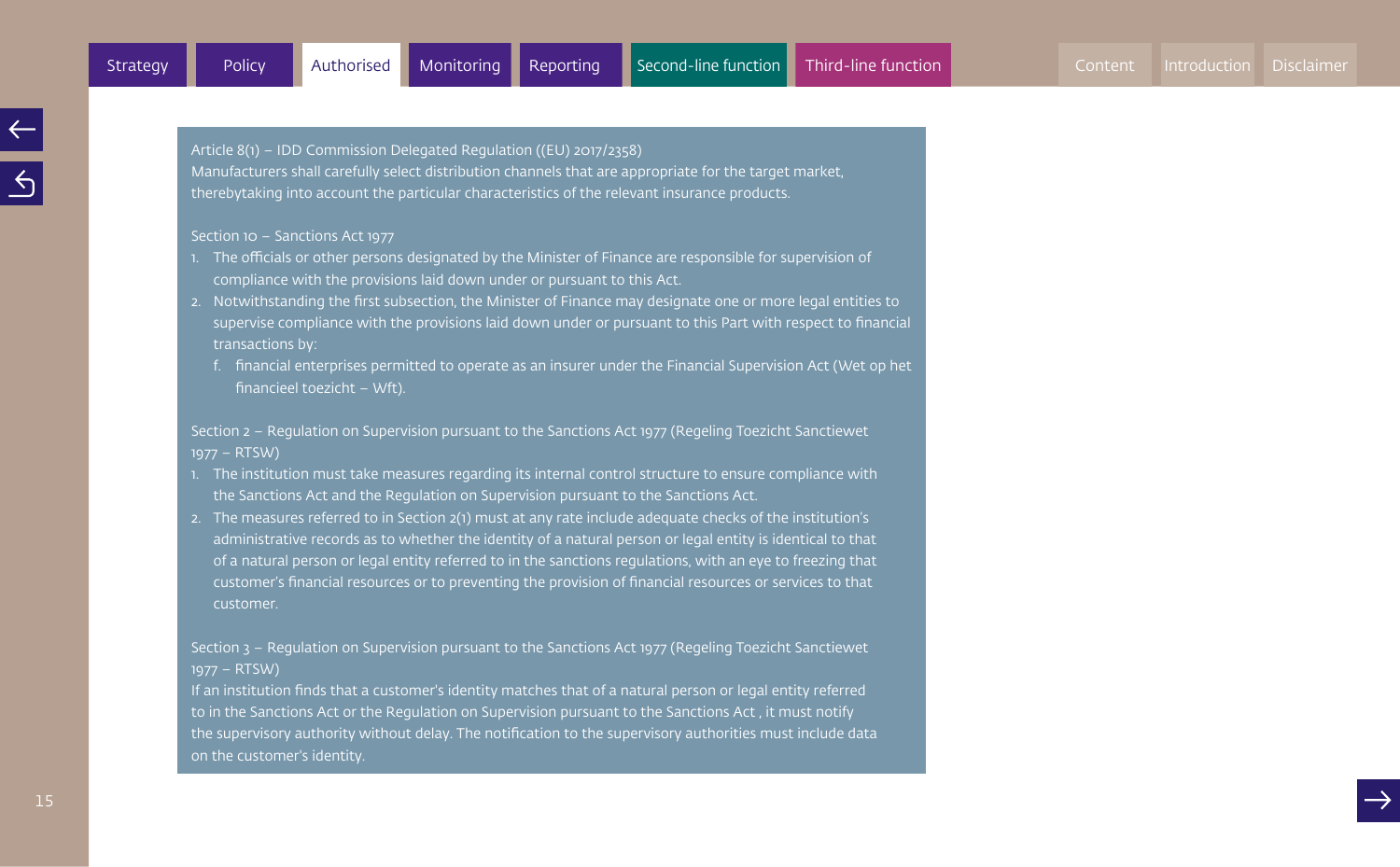#### 3.2 Outsourcing agreement

#### Good practice

- 1. The outsourcing agreement between the insurer and the authorised agent includes the following topics:
	- $\blacksquare$  the activities to be outsourced and the fees to be paid for these activities. The AFM can use this information in its assessment against the standard for "appropriate remuneration" of the legislature and/or the AFM<sup>6</sup>
	- $\blacksquare$  the roles of the parties in the product approval process and the delineation of the target market<sup>7</sup>
	- $\blacksquare$  situations in which the authorised agent must submit additional financial data to the insurer, such as an annual report
	- $\blacksquare$  the conditions under which the insurer can perform an audit with respect to the insurance products offered on behalf of the insurer by the authorised agent
	- $\blacksquare$  a clear term of validity and review frequency
	- DNB's unconditional access to all information and business premises (headquarters and operational centres) for the purpose of conducting on-site inspections (right to examine)
- 2. The insurer bears at all times ultimate responsibility for the data resulting from outsourcing activities, and the outsourcing agreement includes provisions on the use of data. the authorised agent may use the data created in the context of the outsourcing relationship only for the execution of the agreement, unless other agreements have been made about this. The outsourcing agreement also contains provisions on what happens with the data in the event of regular or early termination of the agreement, and in resolution, recovery and liquidation scenarios.
- 3. It describes the activities to be outsourced and the terms and conditions of outsourcing, including ongoing compliance with legislation and regulations.
	- $\blacksquare$  It contains a specification of the mutual exchange of information and the authorised agent's control and reporting requirements.
	- $\blacksquare$  The requirements include the authorised agent's duty to notify the insurer of any continuity threats or changes to the authorised agent's ownership structure.
- 4. The insurer regularly assesses whether the standard agreement it uses is still in compliance with current legal and regulatory requirements.
- 5. The insurer stipulates that the authorised agent must commit to general legal and regulatory requirements in the context of compliance with the Sanctions Act, and this is part of the authorised agent's sanctions policy. The insurer monitors the authorised agent's ongoing compliance with the Sanctions Act.
- 6. The outsourcing agreement specifies the party responsible for screening policy holders for whom the insurer bears the risk. If the authorised agent performs the screening, the outsourcing agreement provides that the relations to whom policies are sold are screened against the relevant sanctions lists. It also provides that the authorised agent's sanctions policy must at least be equivalent to that of the insurer, and that the authorised agent must report all "hits" to the insurer.

<sup>6</sup> This good practice follows from the IDD Delegated Regulation. 7 This good practice follows from the IDD Delegated Regulation.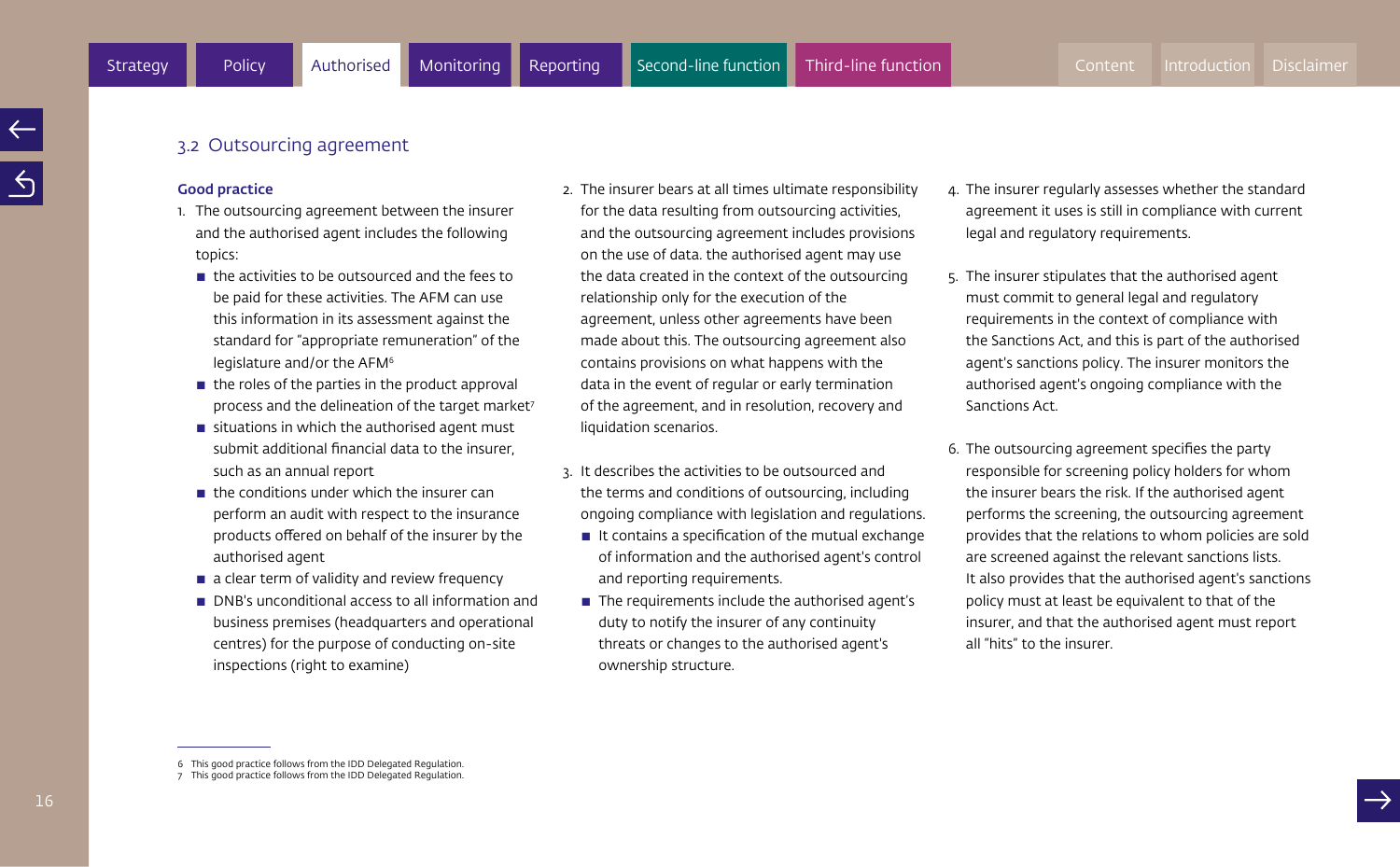- 7. The outsourcing agreement also specifies the party (i.e. the insurer or the authorised agent) responsible for reporting hits to DNB.
- 8. The outsourcing agreement contains provisions for termination<sup>8</sup> of the outsourcing agreement:
	- $\blacksquare$  An insurer records the reasons for terminating the agreement, the manner of transition/ migration9 and the liability and best-efforts obligation of the authorised agent. Reasons for termination could include a breach of integrity, or a subcontractor with which the insurer does not wish to be associated.
	- $\blacksquare$  The insurer ensures that it has extensive rights to terminate or dissolve the agreement if the authorised agent's performance is not in line with the agreements about performance and results (quality and quantity).
	- $\blacksquare$  The insurer has a transparent and verifiable exit policy for terminating or refraining from renewing an outsourcing agreement with an authorised agent due to inadequate performance or nonperformance (including non-compliance with the protocol for outsourcing to authorised agents of the Dutch Association of Insurers).
- 9. In principle, an insurer will not permit an authorised agent to subcontract primary processes, such as customer acceptance and claims handling. This is laid down in the outsourcing agreement.
- 10. If the authorised agent to which the insurer has outsourced activities also fully or partially outsources critical processes (other than primary processes), this qualifies as subcontracting.
	- $\blacksquare$  In the outsourcing agreement, an insurer records that subcontracting is only permitted if the subcontracted activities do not evade supervision.
	- $\blacksquare$  The authorised agent and the subcontractor should inform the insurer well in advance of the proposed subcontracting, in order to allow the insurer to assess it against the agreements made.
	- $\blacksquare$  The insurer does not indemnify itself against responsibility and liability in the agreement (except in cases of intentional unlawful acts on the part of the authorised agent).
	- $\blacksquare$  The insurer records the conditions and agreements of subcontracting, for example the authorised agent's duty to inform the insurer in time to allow the latter to make a risk assessment and take appropriate measures, and any other statutory requirements that apply to subcontracting.
- $\blacksquare$  In the event of subcontracting, an insurer includes appropriate measures in the agreement to mitigate the risk that a subcontractor is unable to meet its obligations.
- $\blacksquare$  An insurer stipulates in the agreement that the authorised agent must notify it of any intended major changes with respect to the services described in the original agreement. The notification period is determined in such a way that the insurer has sufficient time to assess the risk ensuing from the proposed changes and if necessary take appropriate measures or terminate the agreement with the authorised agent.
- $\blacksquare$  The agreement contains provisions on the supervisory authorities' right to examine, and the right to audit of the insurer and its external auditor. If subcontracting is permitted, the agreement also includes a framework agreement in which this is recorded. An insurer demands that the authorised agent unconditionally ensures DNB's right to examine and the insurer's right to audit and to include these rights in its agreements with subcontractors through the entire chain.

<sup>8</sup> See also the authorised agents protocol (Protocol Volmacht) of the Dutch Association of Insurers of December 2011.

<sup>9</sup> This is the case if a outsourcing transition takes place from one service provider to another service provider or if it is taken back in-house (insourcing), where data (for example backup data) at the former service provider must be mitigated or deleted.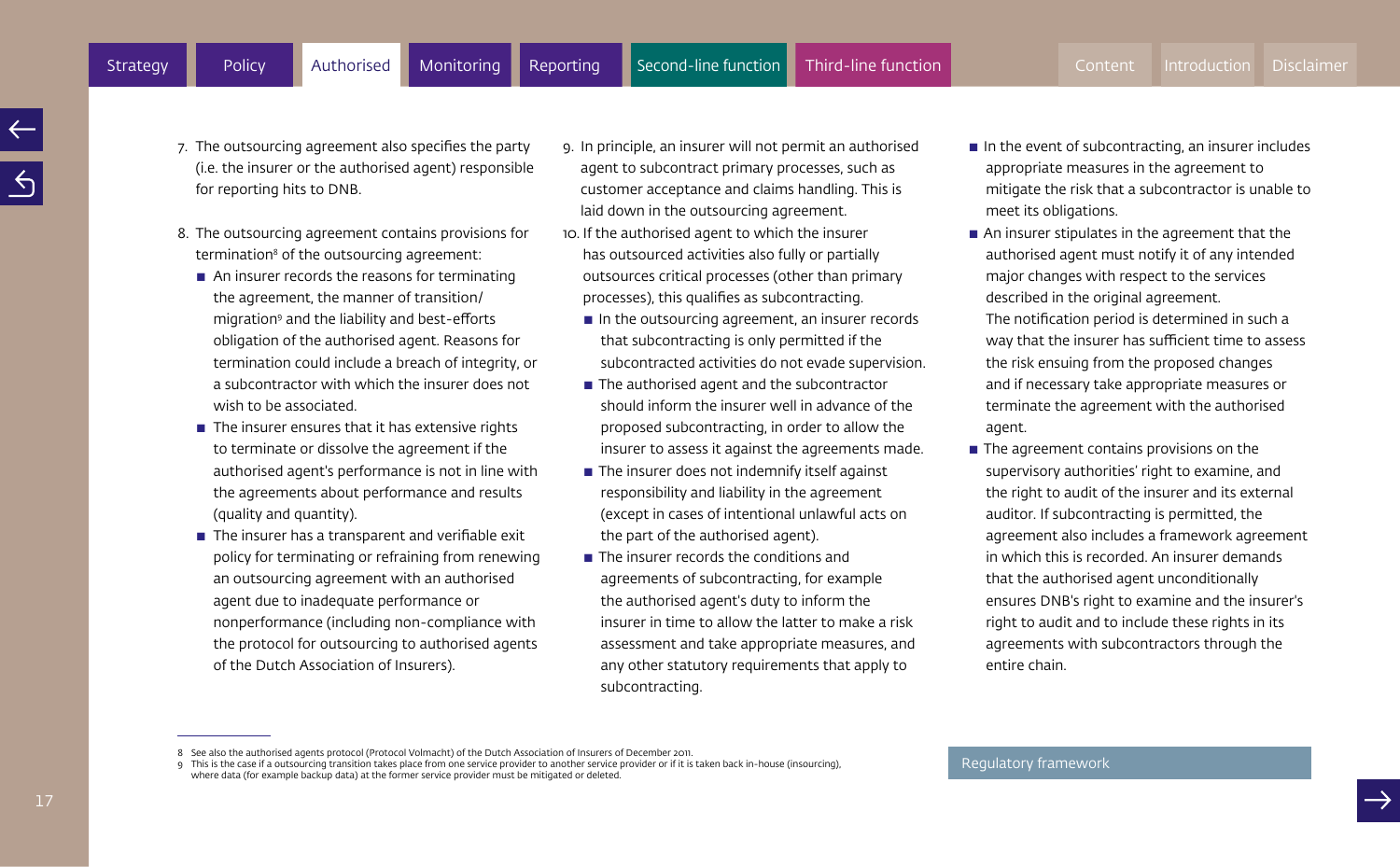#### Regulatory framework<sup>10</sup>

Article 274 – Solvency II Regulation ((EU) 2015/35)

- 3. When choosing the service provider referred to in paragraph 1 for any critical or important operational functions or activities, the administrative, management or supervisory body shall ensure that:
	- c. a written agreement is entered into between the insurance or reinsurance undertaking and the service provider which clearly defines the respective rights and obligations of the undertaking and the serviceprovide;r
	- d. the general terms and conditions of the outsourcing agreement are clearly explained to the undertaking's administrative, management or supervisory body and authorised by them.
- 4. The written agreement referred to in paragraph 3c to be concluded between the insurance or reinsurance undertaking and the service provider shall in particular clearly state all of the following requirements: a. the duties and responsibilities of both parties involved;
	- b. the service provider's commitment to comply with all applicable laws, regulatory requirements and guidelines as well as policies approved by the insurance or reinsurance undertaking and to cooperate with the undertaking's supervisory authority with regard to the outsourced function or activity;
	- c. the service provider's obligation to disclose any development which may have a material impact on its ability to carry out the outsourced functions and activities effectively and in compliance with applicable laws and regulatory requirements;
	- d. a notice period for the termination of the contract by the service provider which is long enough to enable the insurance or reinsurance undertaking to find an alternative solution;
	- e. that the insurance or reinsurance undertaking is able to terminate the arrangement for outsourcing where necessary without detriment to the continuity and quality of its provision of services to policyholders;
	- f. that the insurance or reinsurance undertaking reserves the right to be informed about the outsourced functions and activities and their performance by the services provider as well as a right to issue general guidelines and individual instructions at the address of the service provider, as to what has to be taken into account when performing the outsourced functions or activities;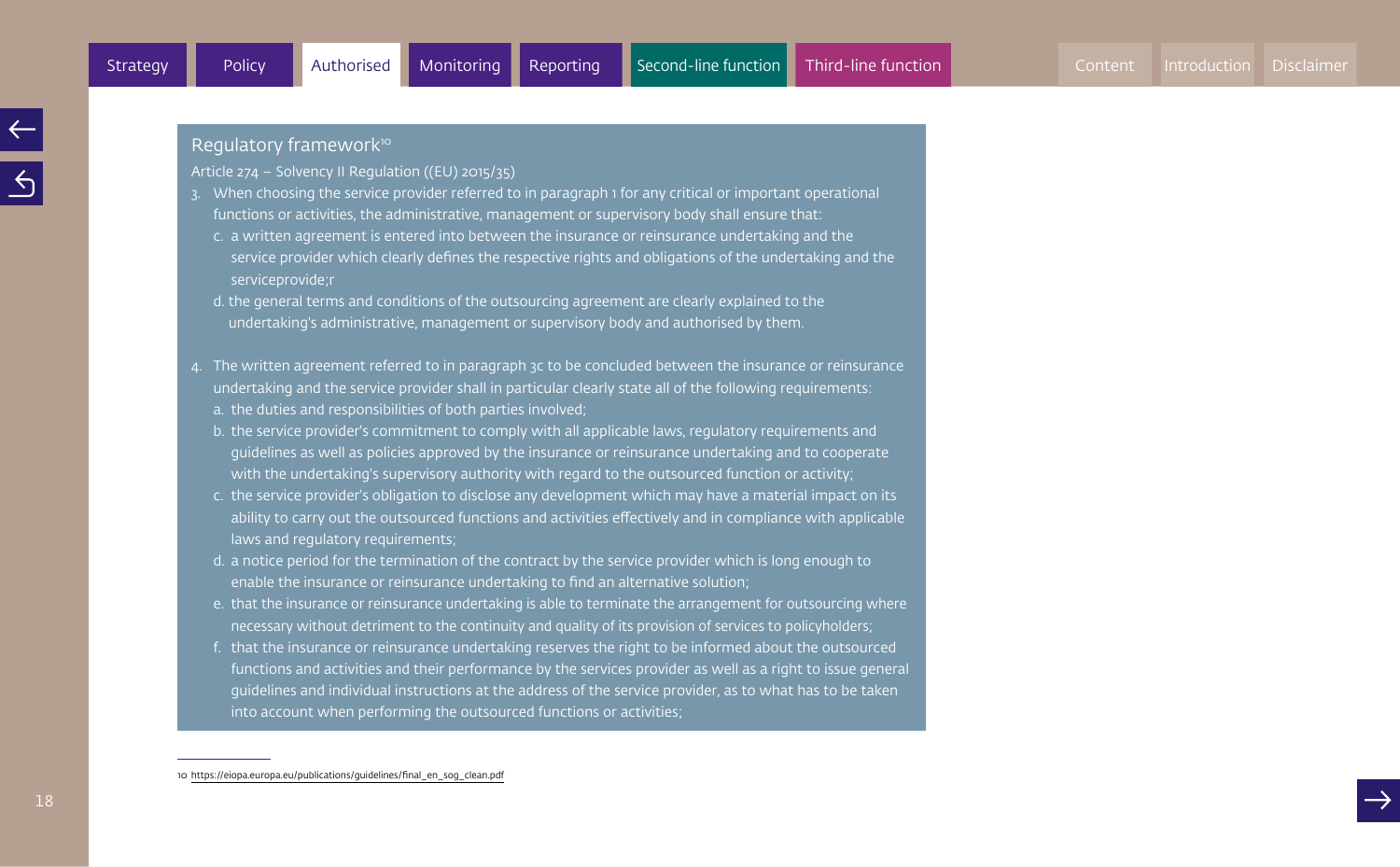- g. that the service provider shall protect any confidential information relating to the insurance or reinsurance undertaking and its policyholders, beneficiaries, employees, contracting parties and all other persons;
- h. that the insurance or reinsurance undertaking, its external auditor and the supervisory authority have effective access to all information relating to the outsourced functions and activities including carrying out on-site inspections of the business premises of the service provider;
- i. that, where appropriate and necessary for the purposes of supervision, the supervisory authority may address questions directly to the service provider to which the service provider shall reply;
- j. that the insurance or reinsurance undertaking may obtain information about the outsourced activities and may issue instructions concerning the outsourced activities and functions;
- k. the terms and conditions, where applicable, under which the service provider may sub-outsource any of the outsourced functions and activities;
- l. that the service provider's duties and responsibilities deriving from its agreement with the insurance or reinsurance undertaking shall remain unaffected by any sub-outsourcing taking place according to point k).

Article 3(4) – IDD Commission Delegated Regulation ((EU) 2017/2358)

An insurance intermediary and an insurance undertaking that are both manufacturers within the meaning of Article 2 of this Delegated Regulation, shall sign a written agreement which specifies their collaboration to comply with the requirements for manufacturers referred to in Article 25(1) of Directive (EU) 2016/97, the procedures through which they shall agree on the identification of the target market and their respective roles in the product approval process.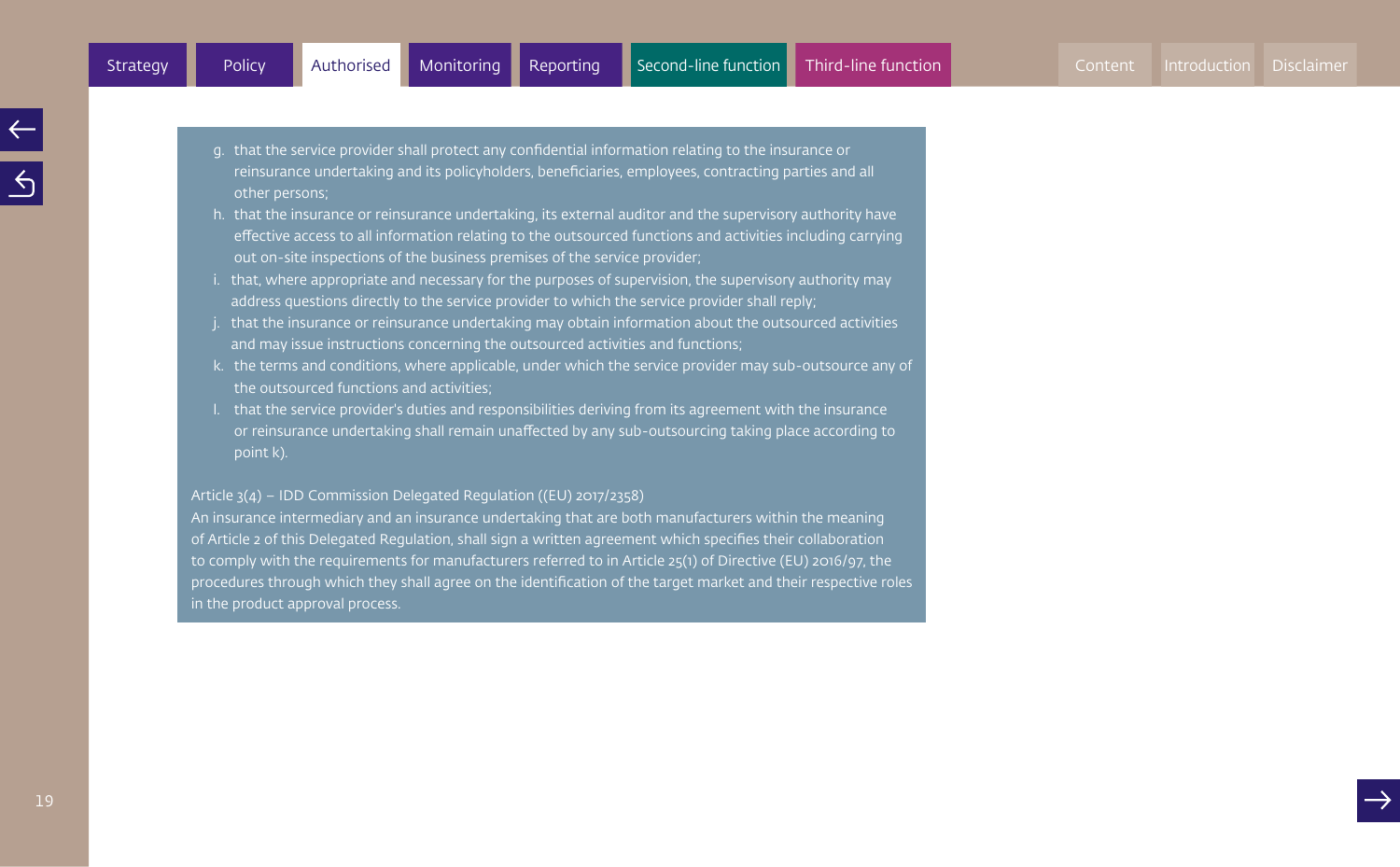## 4 Monitoring

After entering into an outsourcing agreement, the insurer monitors whether the authorised agent effectively provides the services as specified in the agreement. The insurer monitors the execution of activities, the operational effectiveness of security and control measures and compliance with laws and regulations. If necessary, the insurer takes immediate remedial measures.

#### Periodic reports on control from the authorised agent

An insurer's internal operational management set-up allows it to monitor the outsourcing of activities to the authorised agent. To this end, the insurer has adequate procedures and measures in place and possesses sufficient expert knowledge and information.

The insurer receives performance reports from the authorised agent. The insurer can use these reports to monitor the quality of outsourced activities.

#### Data quality assessment

It is essential that the authorised agent submits correct, complete and sufficiently detailed policy and claim data to the insurer. The insurer need this information for the purpose of risk management reporting, to set the level of premiums, to value the technical reserves and to calculate the requisite amount of solvency under Solvency II.

We expect an insurer to have adequate internal control measures and procedures in place to manage outsourcing to authorised agents. The insurer ensures that it is able to draw up a sound risk assessment, meet its obligations and comply with the relevant legal regulations.

#### On-site inspections at the authorised agent

The insurer performs on-site inspections at the authorised agent to effectively establish the reliability of the authorized agent's data and IT.

- 4.1 Periodic progress reports from the authorised agent
- 

4.2 Data quality assessment<br>4.3 Audits at the authorised agent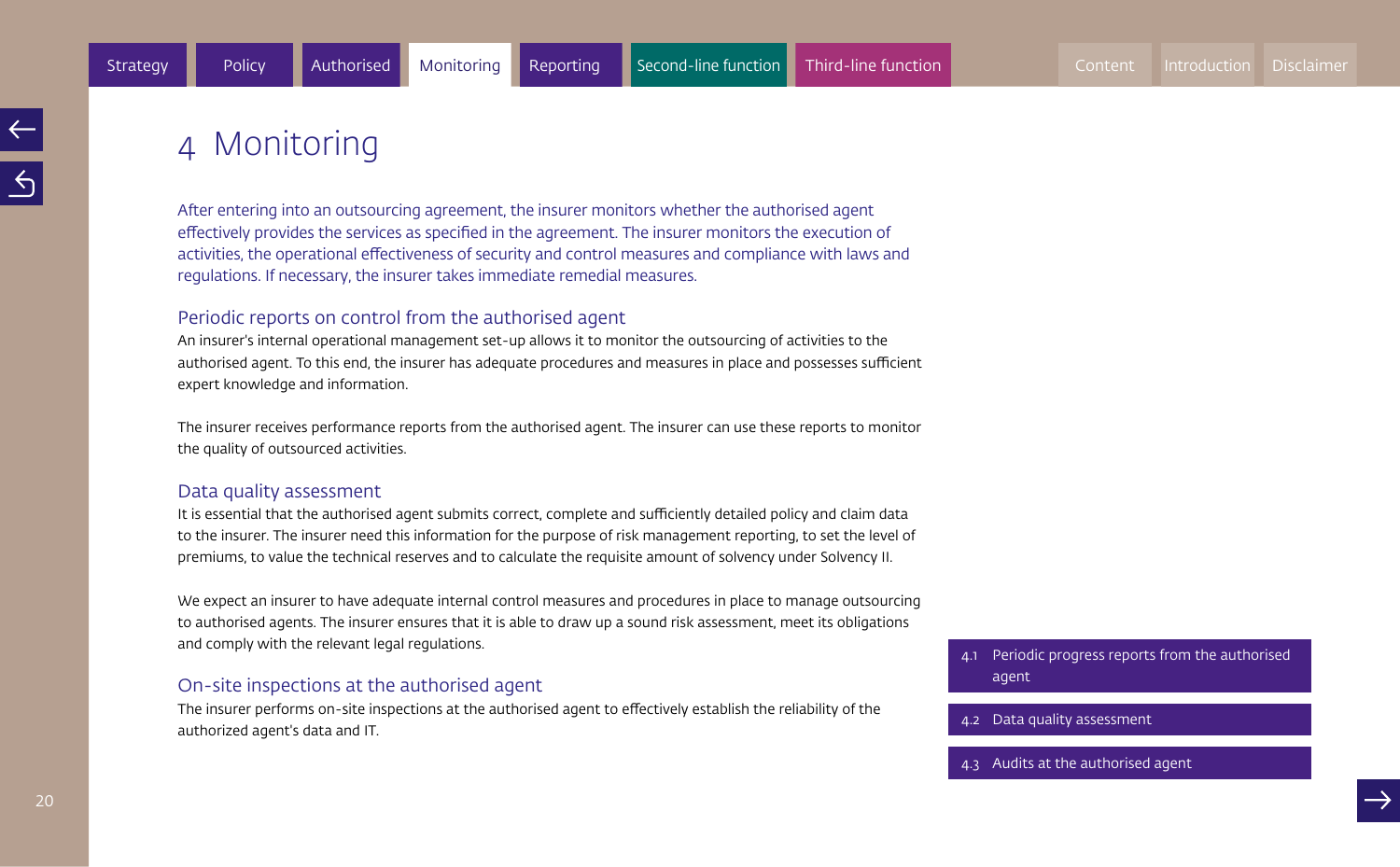#### 4.1 Periodic reports on control from the authorised agent

#### Good practice

- 1. The insurer makes agreements with the authorised agent about the use of the Risk Management Working Programme, the reporting frequency – which should be appropriate to the nature and scale of the outsourced activities – and the auditing of reports by an external auditor.
- 2. An insurer receives regular reports about the authorised agent's portfolio management, including information on the returns of the portfolio (trends in premium income, claims burden, sector distribution, etc.).
- 3. Every year, within three months after the end of the financial year, an insurer receives the Risk Management Working Programme report. The insurer has access to the full Working Programme.
- 4. Every year, within six months after the end of the financial year, an insurer receives a report of the external auditor's findings. The external auditor audits a part of the Working Programme and records the findings in a report.
- 5. An insurer develops a common set of standards to assess the Working Programmes and substantiates whether and why the programme is assessed in full, in part or on a sample test basis.
- 6. An insurer assesses the Risk Management Working Programme based on its own findings and on those in the external auditor's report. The insurer documents its findings, draws up a risk assessment and makes recommendations to provide direction where necessary. An insurer actively monitors whether the authorised agent follows up on these recommendations.
- 7. Every year, within six months after the end of the financial year, an insurer receives an external auditor's report on the authorised agent's annual financial statements. Every year, an insurer reconciles the figures received to the authorised agent's financial administration and reports its findings to the authorised agent.
- 8. Every year, within six months after the end of the financial year, an insurer receives either of the following:
	- $\blacksquare$  The authorised agent's annual financial statements compiled by an external auditor. The annual financial statements meet the requirements for external financial reporting as laid down in the Dutch Civil Code. For example, personnel and indirect costs are fairly allocated, and explanatory notes are added for any pledges and future claims; or:
	- $\blacksquare$  A statement of Financial Key Figures issued by an external auditor.
- 9. An insurer ensures that a sufficient level of knowledge and expertise is available in the organisation to assess the reports received from the authorised agent, e.g. a multidisciplinary team.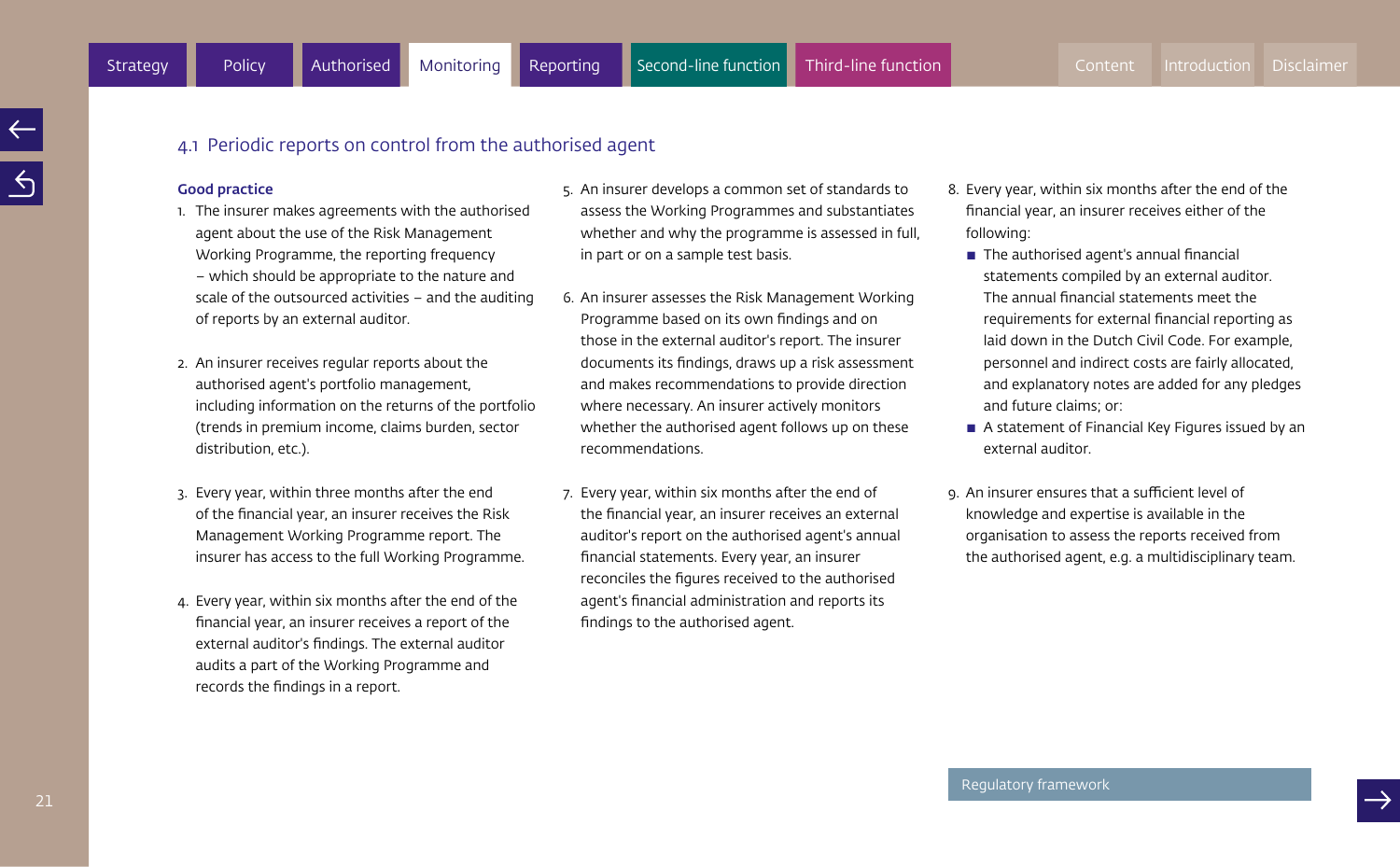Guideline 63 of the EIOPA Guidelines for the System of Governance also addresses how, and how often the authorised agent's performance and results are assessed.

1.116. The undertaking that outsources or considers outsourcing should cover in its policy the undertaking's approach and processes for outsourcing from the inception to the end of the contract. This in particular should include:

e. how a service provider of suitable quality is selected and how, and how often its performance and results are assessed.

#### Article 274.5 – Solvency II Regulation ((EU) 2015/35)

The insurance or reinsurance undertaking that is outsourcing critical or important operational functions or activities shall fulfil all of the following requirements:

- c. ensure that relevant aspects of the service provider's risk management and internal control systems are adequate to ensure compliance with Article 49(2)(a) and (b) of Directive 2009/138/EC;
- d. adequately take account of the outsourced activities in its risk management and internal control systems to ensure compliance with Article 49(2)(a) and (b) of Directive 2009/138/EC.

#### Article 8(4) – IDD Commission Delegated Regulation ((EU) 2017/2358)

Manufacturers shall take appropriate steps to monitor that insurance distributors act in accordance with the objectives of the manufacturers' product approval process. They shall in particular verify on a regular basis whether the insurance products are distributed on the identified target market. That monitoring obligation shall not extend to the general regulatory requirements with which insurance distributors have to comply when carrying out insurance distribution activities for individual customers. The monitoring activities shall be reasonable, taking into consideration the characteristics and the legal framework of the respective distribution channels.

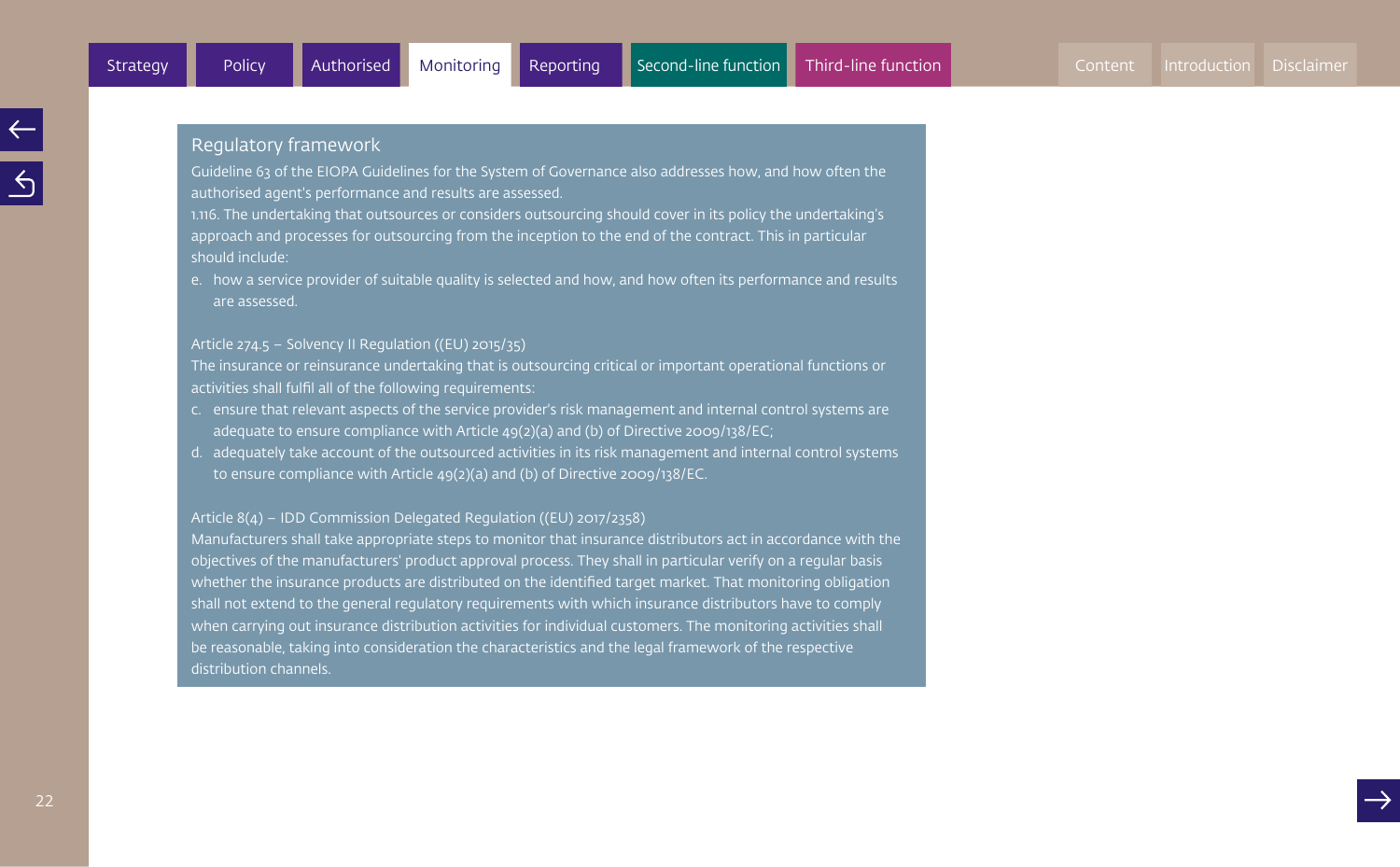#### 4.2 Data quality assessment

#### Good practice

- 1. In the outsourcing agreement, the insurer and the authorised agent make agreements on periodic submission of data by the authorised agent which allow the insurer to meet its statutory reporting requirements and to obtain adequate information for reinsurance arrangements, product management and portfolio management.
- 2. An insurer ensures that the data fields of data received match its own information requirements. The authorised agent and the insurer have agreed specific protocols to exchange data in a structured  $m$ anner $\mathfrak{n}$
- 3. The authorised agent submits the necessary data to the insurer through a dashboard (tooling), possibly supplied by a third party. The insurer is aware of the risks attached to this. The level of security and continuity of data during transfer and storage at the authorised agent and other third parties is at least equivalent to the level required under the insurer's internal policy. This is laid down in the outsourcing agreement and the service level agreement. The insurer monitors compliance with these agreements.
- 4. An insurer is able to access and use individual policy and claims data from the authorised agent for its reporting obligations, reinsurance, product management and portfolio management.
- 5. An insurer's first-line staff assess the quality of the authorised agent's data using a common set of standards. The insurer documents any shortcomings identified, draws up a risk assessment and makes recommendations to provide direction where necessary.

<sup>11</sup> The VvV and the NVGA developed a protocol covering the key aspects of policy, claims and financial data. It allows the insurer to access the data on a regular basis.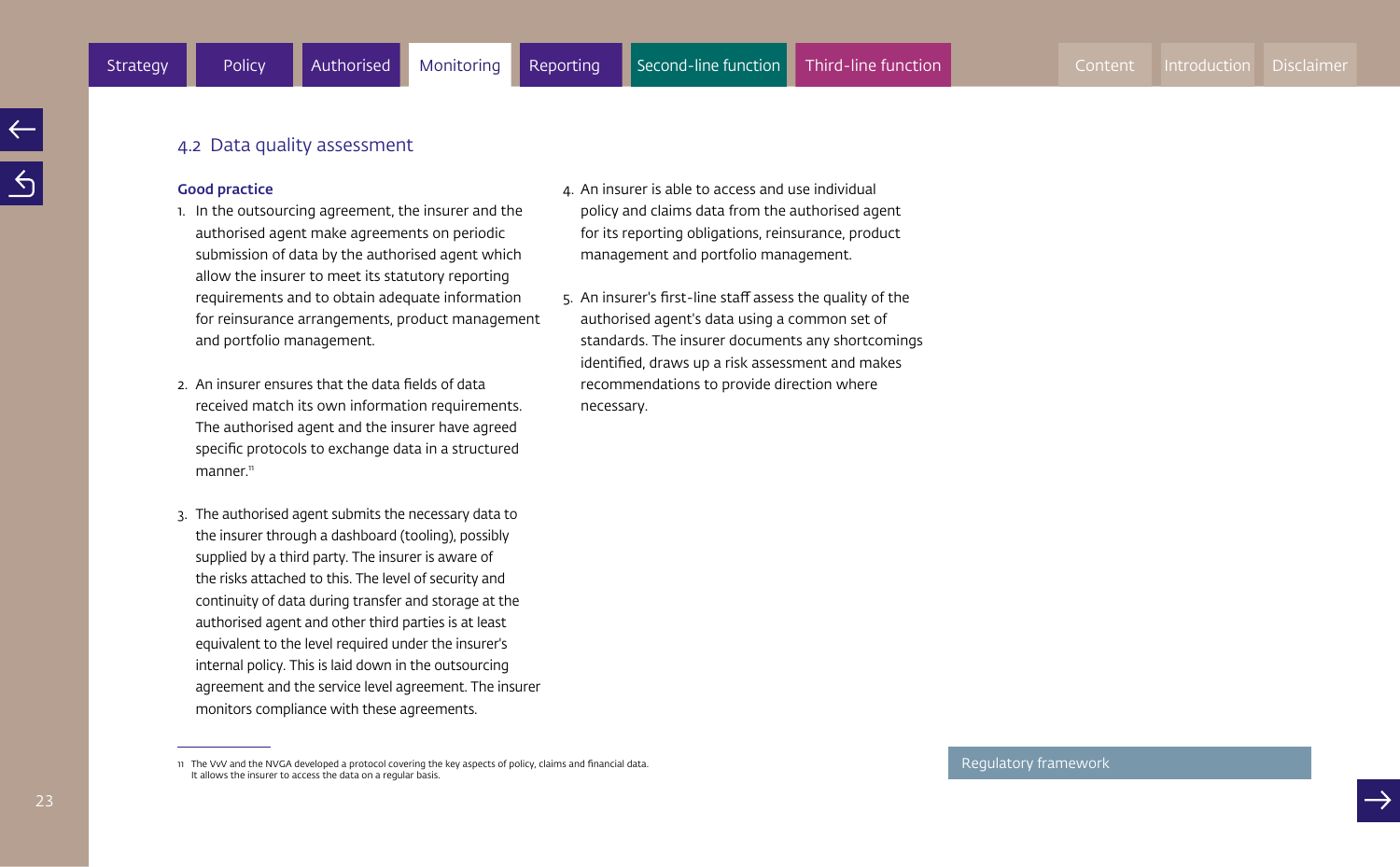Article 258 of the Solvency II Regulation stipulates that insurers must establish, implement and maintain effective decision-making procedures.

Article 258(1), under h, i, and k of the Solvency II Regulation stipulates that an insurer must establish information systems and reporting lines that ensure the prompt transfer of complete and clear information about the internal organisation and the risks to all persons who need it.

Article 266 of the Solvency II Regulation stipulates that an insurer's internal control system must ensure the availability and reliability of financial information and the effectiveness and the efficiency of the organisation's operations.

Articles 82 and 86f of the Solvency II Directive stipulate that insurers must ensure that the data they use to calculate the technical provisions and the SCR are appropriate, complete and accurate. Article 19 of the Solvency II Regulation stipulates that data are only considered to be accurate if they are free from material errors. Data are only considered to be complete if they include sufficient information to assess the underlying risks and to identify trends in the risks.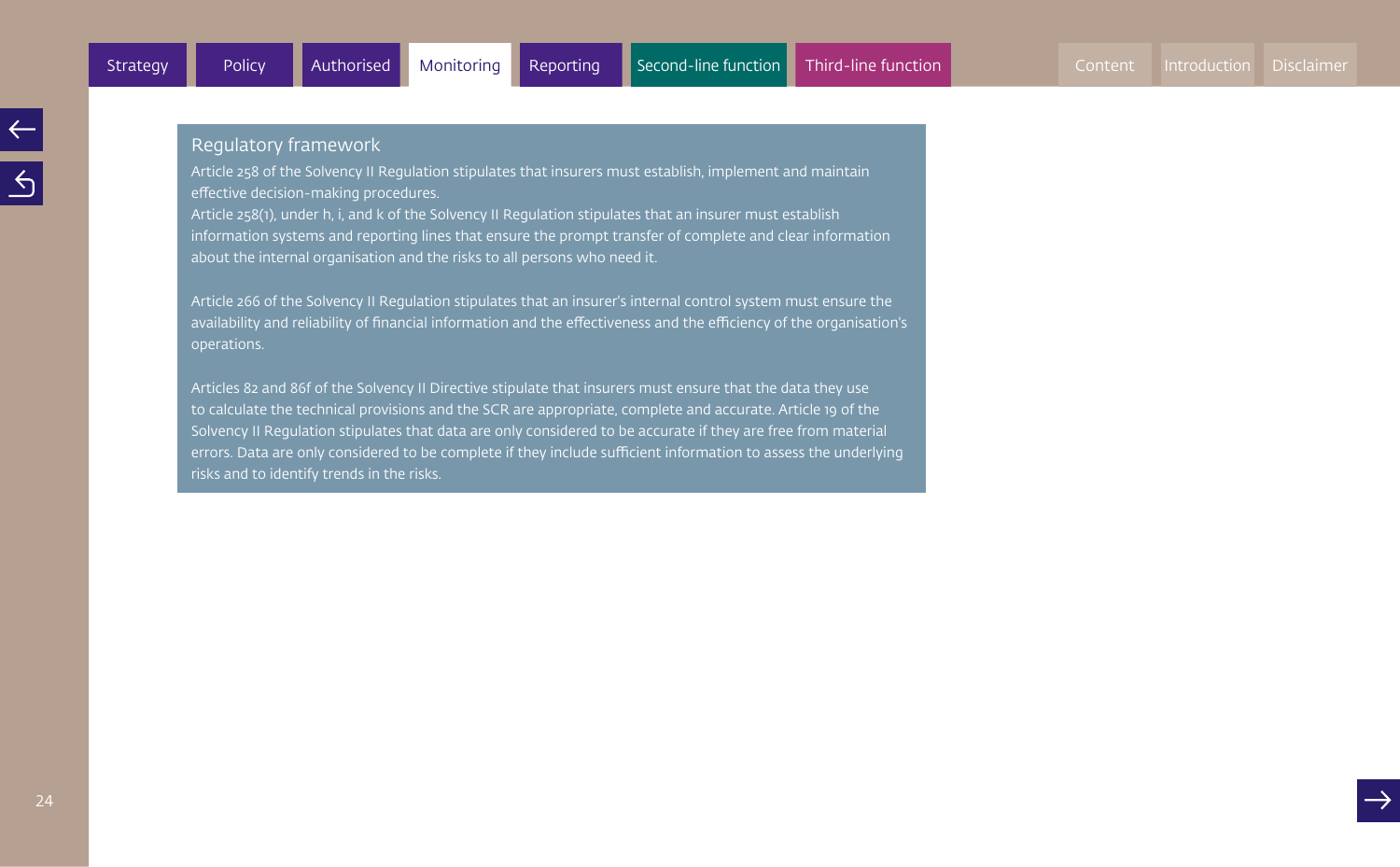#### 4.3 Audits at the authorised agent

#### Good practice

- 1. An insurer's first-line staff perform random checks on the authorised agent's files in order to establish the effectiveness of the latter's process and management controls (key controls) and its compliance with relevant legislation and regulations, such as the GDPR. The insurer has appropriate procedures and measures in place to perform these audits, so that it is able to draw up a sound risk assessment and fulfil its legal obligations.
- 2. An insurer checks that the authorised agent screens all of its business relations against the national terrorist sanctions list upon acceptance, payout and changes to the policy's insurance cover. Apart from these situations, the authorised agent should screen its portfolio on a regular basis, with a frequency that matches its risk profile (see the NVGA's Guidance document on the Sanctions Act and authorised agents). The aim of periodic audits and on-site file inspections is to establish that screening was performed in accordance with the insurer's policy.
- 3. The insurer has segregated its auditing and commercial functions.
- 4. An insurer performs an on-site inspection at the authorised agent at least once every three years. The insurer may increase the frequency of these inspections if prompted to do so by incidents and shortcomings in the authorised agent's operational management reported in third-party audit reports.
- 5. An insurer ensures that the audits it performs at the authorised agent are tailored to the agent's specific organisation and supplement the Risk Management Working Programme.
- 6. An insurer acknowledges the possibilities and limitations of the various types of certification (e.g. ISO). Certification is aimed at the quality of the design of processes at any given time, but it does not provide any assurance as to the ongoing operational effectiveness of controls.
- 7. The insurer draws up periodic internal reports on the findings of on-site inspections at the authorised agent. If the situation so requires, the frequency or scope of the inspections may be increased.

#### Regulatory framework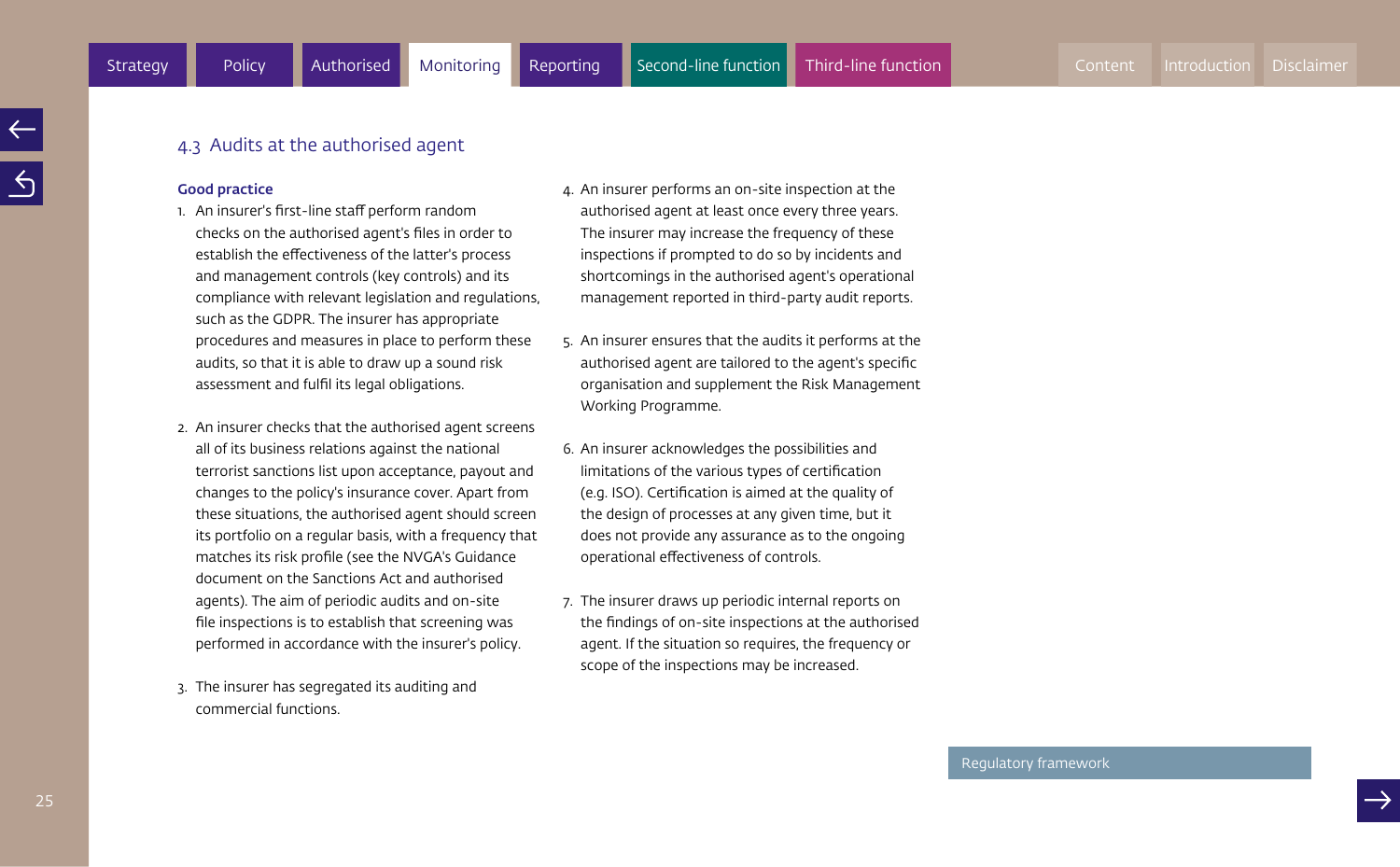$\leq$ 

#### Regulatory framework

Article 274.4 – Solvency II Regulation ((EU) 2015/35)

- 1. The written agreement referred to in paragraph 3c to be concluded between the insurance or reinsuranceundertaking and the service provider shall in particular clearly state all of the following requirements:
	- h. that the insurance or reinsurance undertaking, its external auditor and the supervisory authority have effective access to all information relating to the outsourced functions and activities including carrying out on-site inspections of the business premises of the service provider.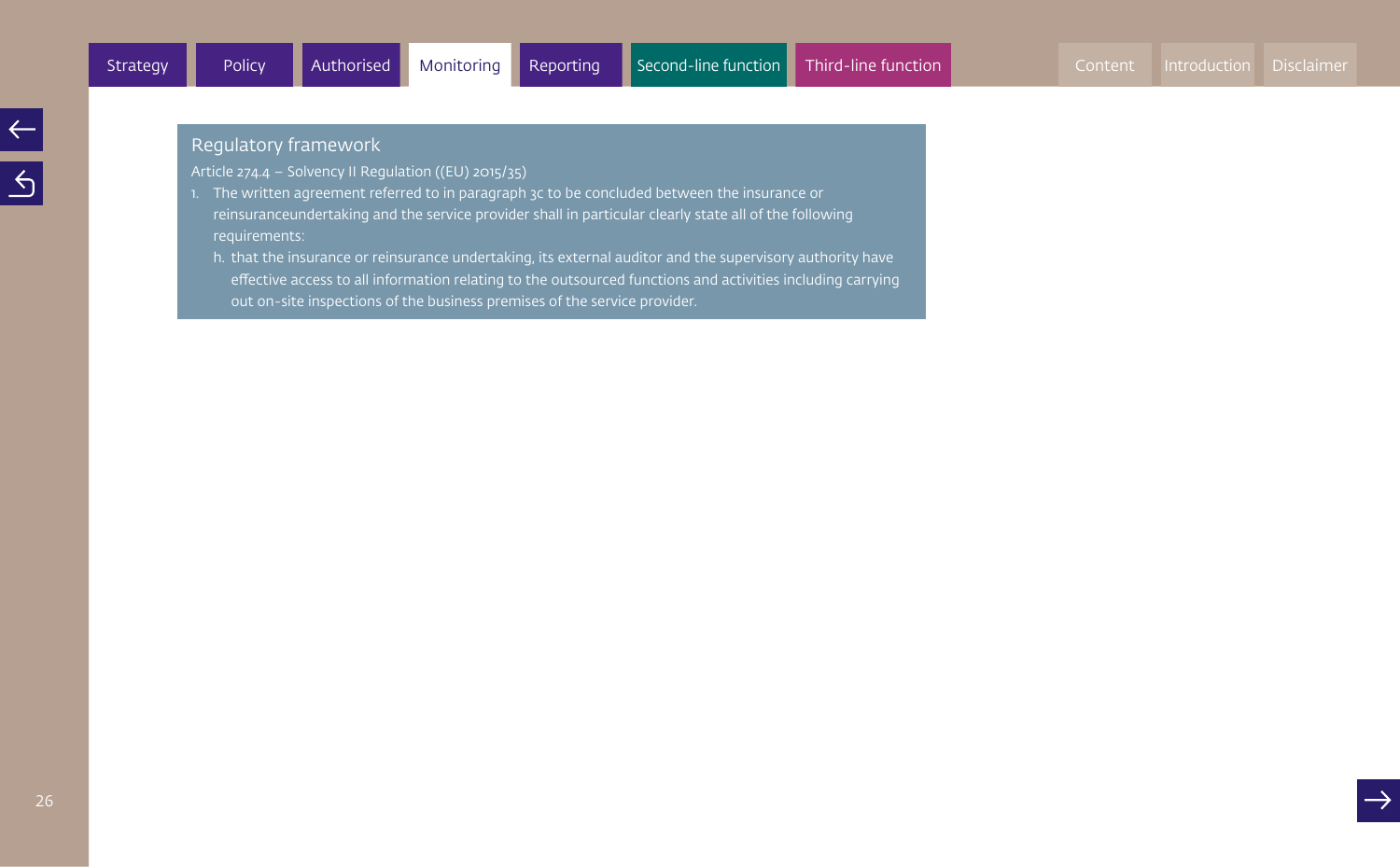## 5 Reporting and evaluation

An insurer not only evaluates the authorised agent, but also its own outsourcing policy in respect of authorized agents and related procedures and control measures. The insurer checks whether the procedures and control measures effectively reflect the policy and whether the standard for its outsourcing agreements for authorized agents still complies with current legal and regulatory requirements.

The insurer evaluates its governance system (organisation of its operational management) on a regular basis.

The insurer evaluates its policy based on a management report containing a clear performance overview of allauthorised agents. Based on the management report, policymakers can decide to adjust or terminate anoutsourcing agreement with an authorised agent.

#### Good practice

- 1. An insurer annually evaluates its outsourcing policy for authorised agents, in line with the company's overall strategy.
- 2. An insurer evaluates its own policy based on the outcomes of its authorised agent evaluations. As part of its evaluation of authorised agents, an insurer checks whether the outsourcing still meets the requirements, matches its risk appetite and

contributes to achieving the objectives with respect to the use of the authorised agent channel as recorded in its strategy document.

- 3. As a minimum, the following aspects are evaluated:
	- $\blacksquare$  returns, i.e. an analysis of expenses paid and premiums received. Claims burden expenses are broken down by claims year and financial year.
	- $\blacksquare$  findings from on-site inspections of e.g. data quality
	- $\blacksquare$  the quality of the customer portfolio
	- $\blacksquare$  the quality of operational management, e.g. with respect to information security
	- $\blacksquare$  the financial situation of the authorised agent and its affiliated entities
	- $\blacksquare$  any pending lawsuits involving the authorised agent
	- $\blacksquare$  the number of screenings and hits and notifications in the context of the Sanctions Act
	- $\blacksquare$  incident reports
	- $\blacksquare$  audit findings
- 4. An insurer draws up an internal annual report with clear and structured findings of the above for the company's day-to-day policymakers and those responsible for outsourcing to authorised agents. Deviations from the selection policy are substantiated and included in the report. The aim of the report is to enable policymakers to make well-informed choices about strategy and policies regarding outsourcing to authorised agents and to decide whether adjustments are necessary.
- 5. Based on the outcome of the evaluation, the insurer adjusts its outsourcing policy if necessary and checks whether any existing outsourcing agreements must be adjusted or terminated as a result of adjusting the policy.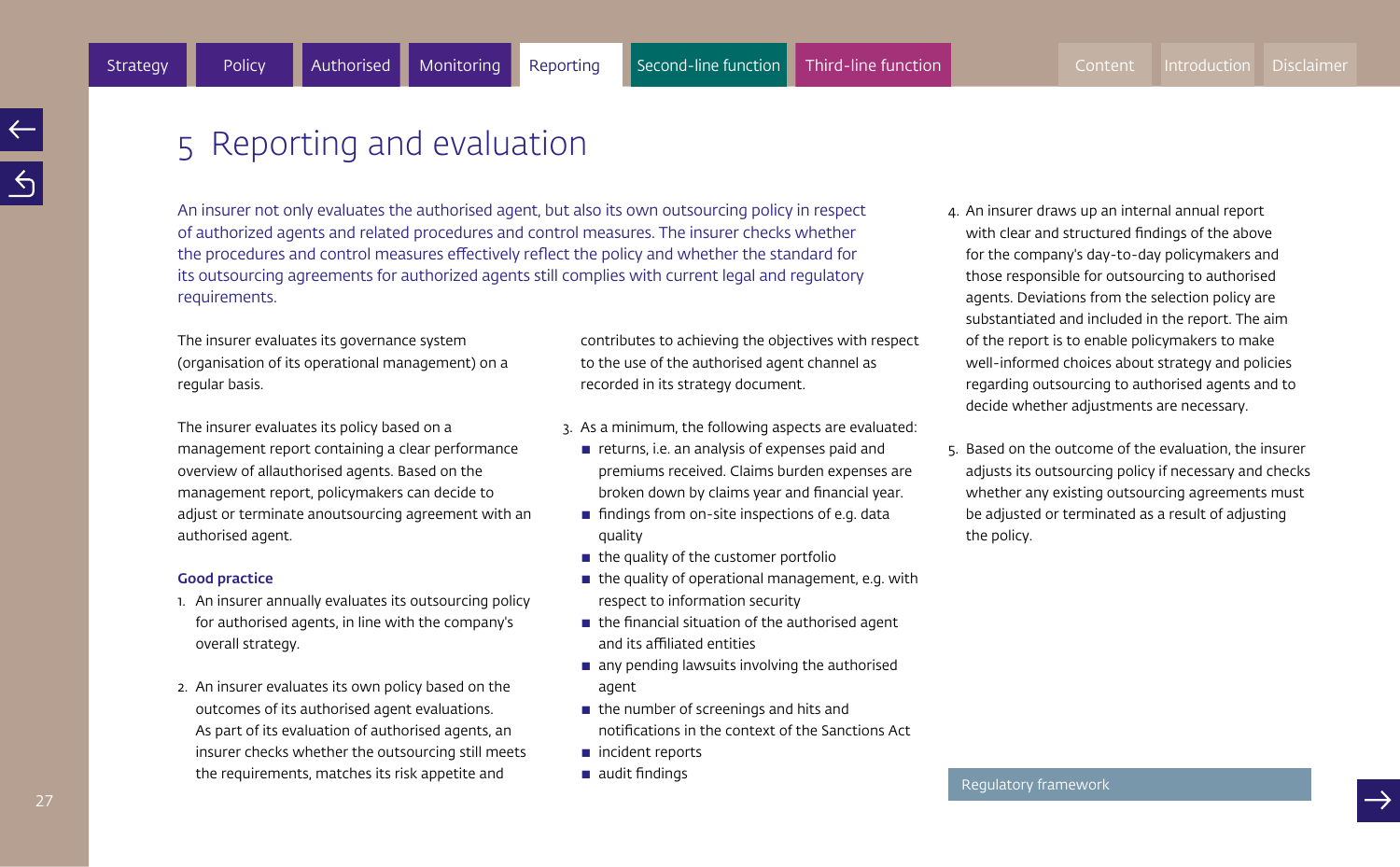Article 41 of the Solvency II Directive and Article 258.6 of the Solvency II Regulation stipulate that insurers must evaluate their governance system on a regular basis, including outsourcing. Guideline 63 of the EIOPA Guidelines for the System of Governance also addresses how, and how often a service provider's performance and results are assessed.

EIOPA Guideline 63 – Outsourcing written policy

1.116. The undertaking that outsources or considers outsourcing should cover in its policy the undertaking's approach and processes for outsourcing from the inception to the end of the contract. This in particular should include:

e. how a service provider of suitable quality is selected and how, and how often its performance and results are assessed.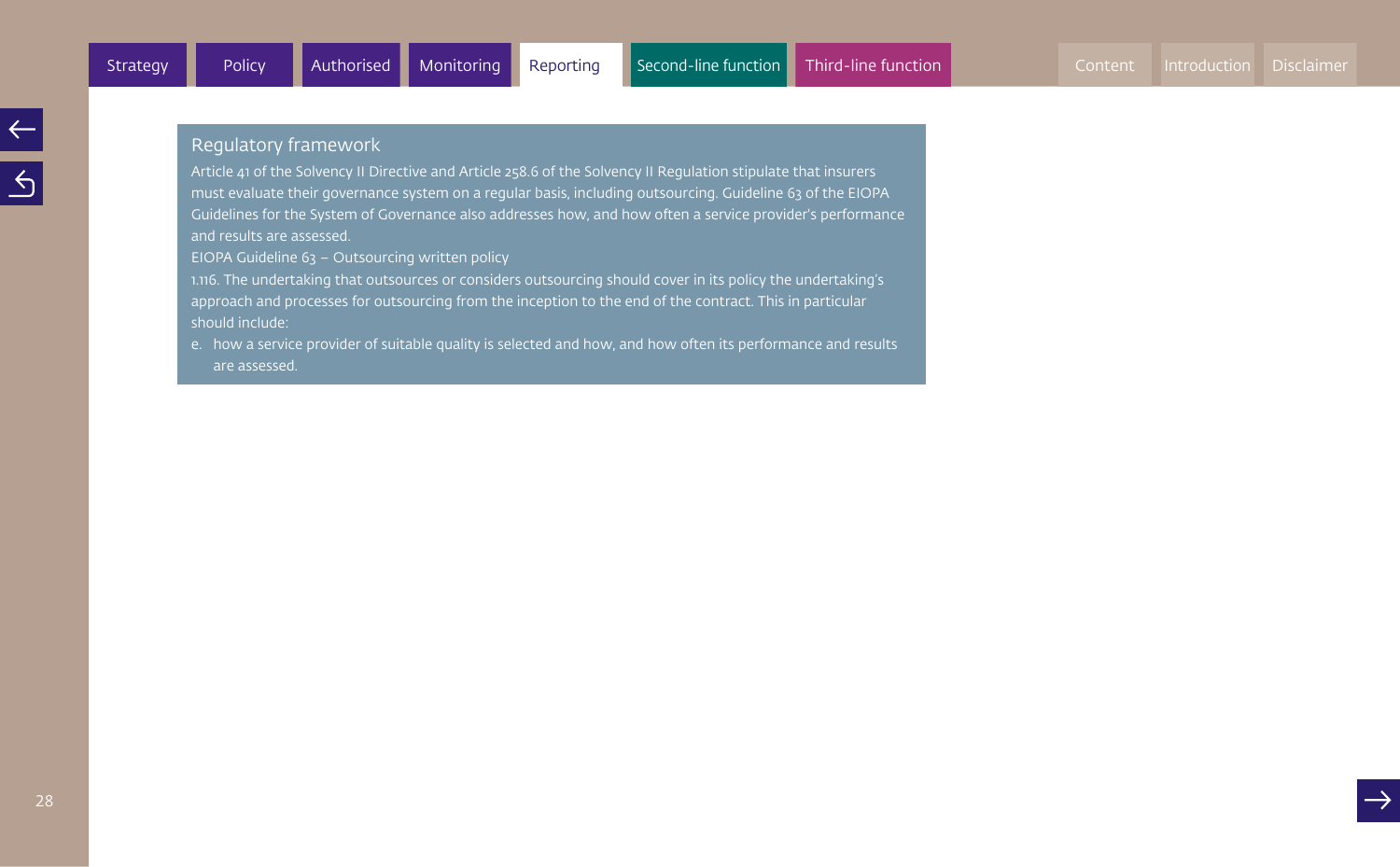## 6 Second-line function

#### Risk management

In its risk reports, the risk management function addresses the insurer's risk management regarding outsourcing to authorised agents, and it advises policymakers about risk management issues regarding the distribution strategy.

The risk management function monitors the risk management system and reports on it and advises policymakers on strategy-related risk management issues.

#### Good practice

1. In its risk reports, an insurer addresses the risks related to the management of outsourcing to authorised agents. For example, concentration risk in the home insurance or car insurance portfolio. The risk report also includes information about the relationship between the risks related to outsourcing to authorised agents and the insurer's risk appetite, its risk tolerance thresholds, its stated risk policy and the possible consequences of exceeding such variables.

2. The risk management function presents its views on the insurer's strategy and policy regarding outsourcing to authorised agents, and gives its opinion on e.g. the quality of the strategy's substantiation. The risk management function's opinion is taken into account in the decision-making on the strategy for outsourcing to authorised agents.

#### Compliance function

The compliance function assesses whether the measures taken by the insurer are effective in ensuring that the authorised agent complies with the relevant laws and regulations. For example, it assesses the working programme used by the insurer when performing on-site inspections (audits) at the authorised agent.

#### Good practice

The insurer has an extensive inspection programme in place for performing audits at authorised agents. It includes all necessary audit procedures to verify the authorised agent's compliance with relevant laws and regulations. The compliance function has assessed the inspection programme for completeness and has established that compliance with all relevant laws and regulations is ensured, including the Sanctions Act, the GDPR and the IDD.

#### Actuarial function

The actuarial function is a second-line function which plays an important role in the assessment of technical provision calculations. It is responsible for assessing the completeness and quality of the data used in these calculations.

#### Good practice

The actuarial function assesses the quality of the data submitted by the authorised agents and provides advice.

#### Regulatory framework Risk management

Regulatory framework Compliance function<br>Regulatory framework Actuarial function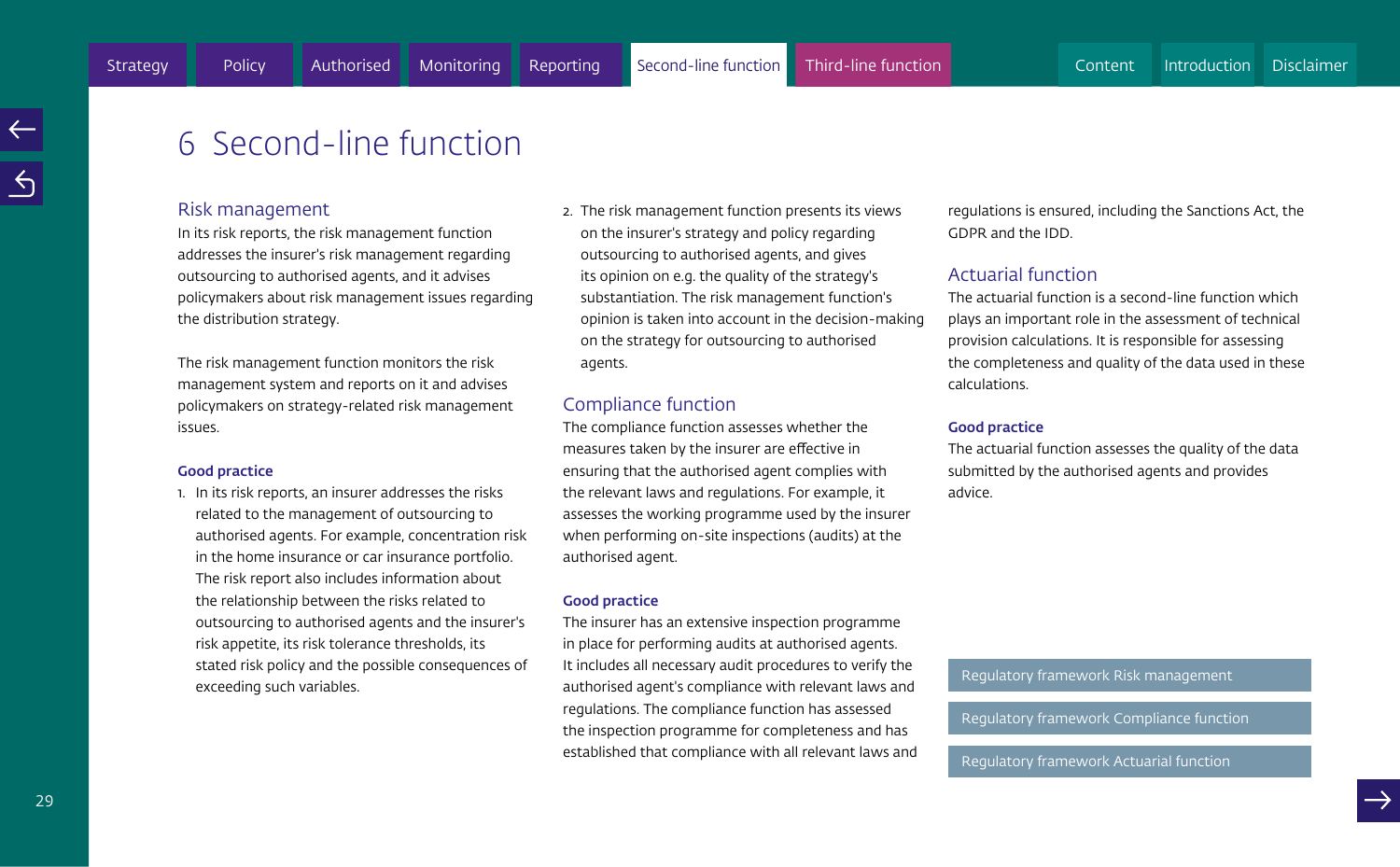#### Regulatory framework Risk management

Article 44(1) of the Solvency II Directive and Article 259(1), under d, of the Solvency II Regulation stipulate that insurers must have reporting procedures and processes in place to identify, assess, monitor and manage the risks to which they are exposed.

#### Article 269 – Solvency II Regulation ((EU) 2015/35)

- 1. The risk management function shall include all of the following tasks: (a) assisting the administrative, management or supervisory body and other functions in the effective operation of the risk management system; (b) monitoring the risk management system; (c) monitoring the general risk profile of the undertaking as a whole; (d) detailed reporting on risk exposures and advising the administrative, management or supervisory body on risk management matters, including in relation to strategic affairs such as corporate strategy, mergers and acquisitions and major projects and investments; (e) identifying and assessing emerging risks.
- 2. The risk management function shall fulfil all of the following requirements: (a) fulfil the requirements set out in Article 44(5) of Directive 2009/138/EC; (b) liaise closely with the users of the outputs of the internal model; (c) co-operate closely with the actuarial function.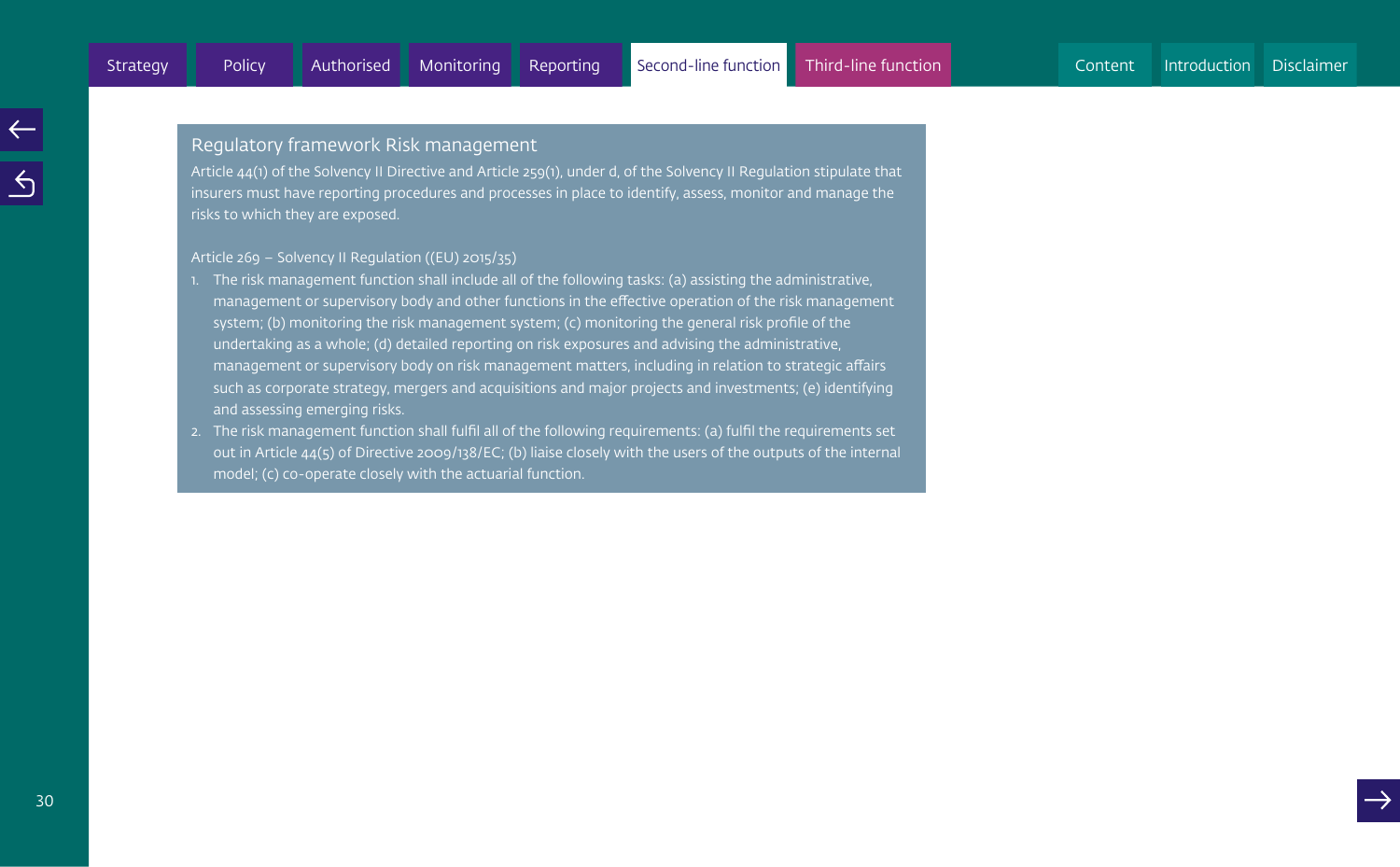#### Regulatory framework Compliance function

Article 270 – Solvency II Regulation ((EU) 2015/35)

- 1. The compliance function of insurance and reinsurance undertakings shall establish a compliance policy and a compliance plan. The compliance policy shall define the responsibilities, competencies and reporting duties of the compliance function. The compliance plan shall set out the planned activities of the compliance function which take into account all relevant areas of the activities of insurance and reinsurance undertakings and their exposure to compliance risk.
- 2. The duties of the compliance function shall include assessing the adequacy of the measures adopted by the insurance or reinsurance undertaking to prevent non-compliance.

### Article 46 – Solvency II Directive (2009/138/EC)

Actuarial function

- 1. Insurance and reinsurance undertakings shall provide for an effective actuarial function to:
- c. assess the sufficiency and quality of the data used in the calculation of technical provisions.

#### Regulatory framework Actuarial function

- Article 48 Solvency II Directive (2009/138/EC)
- 1. Insurance and reinsurance undertakings shall provide for an effective actuarial function to:
- c. assess the sufficiency and quality of the data used in the calculation of technical provisions.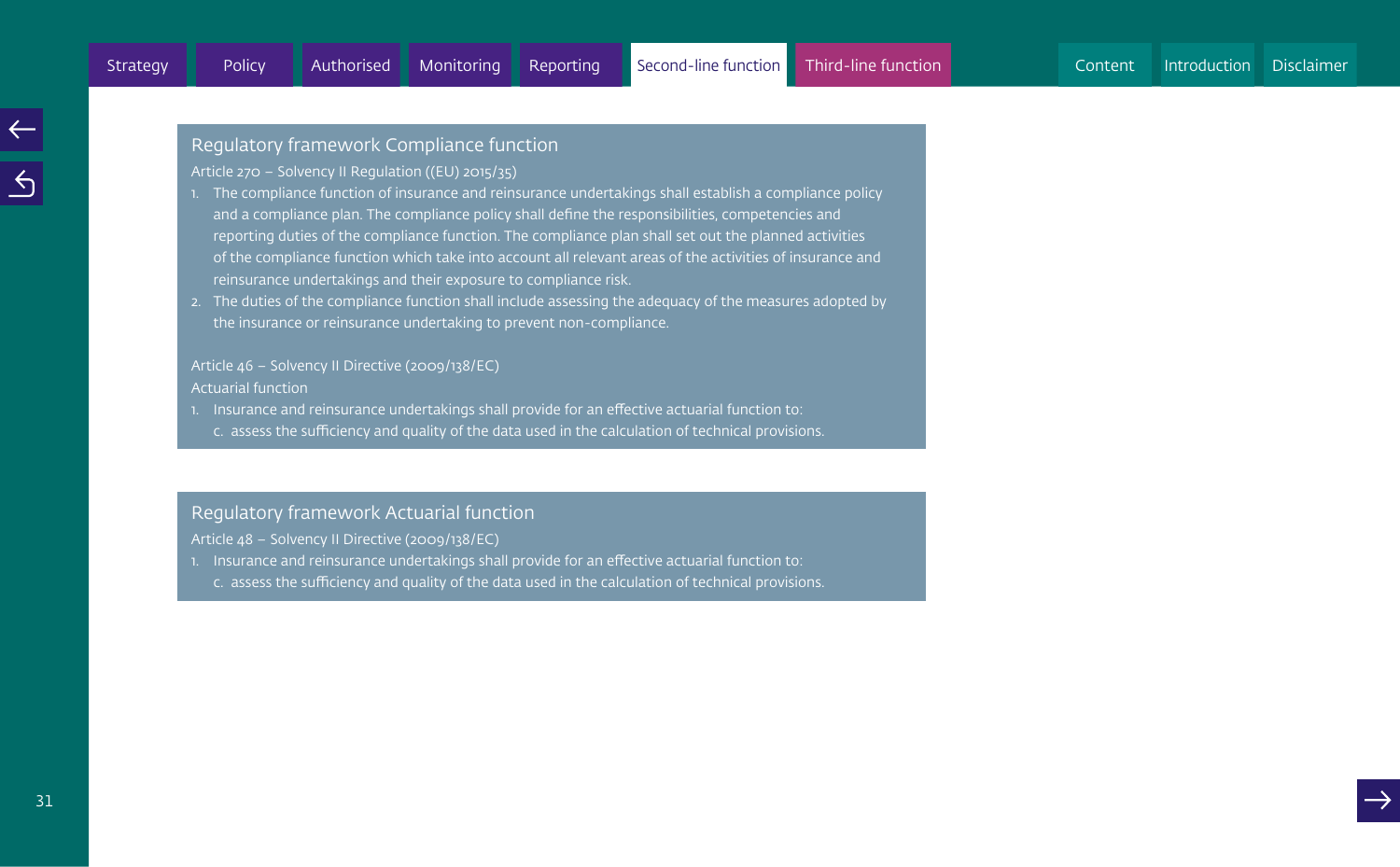## 7 Third-line function – internal audit

The internal audit function independently assesses the effectiveness of the organisational management of outsourcing and the procedures and measures for controlling the risks related to the outsourcing to authorized agents..

The internal audit function has an independent position in the organisation.

#### Good Practice

- 1. The internal audit function includes the separate assessment of the organisational management of outsourcing to authorised agents in its long-term plan.
- 2. Segregating this audit from the internal audit of the insurer's own organisation prevents internal auditors from effectively auditing their own activities (e.g. through involvement in the third-line function).
- 3. The first line is responsible for carrying out on-site inspections at authorised agents. An insurer assesses the extent to which the authorised agent complies with the provisions of the outsourcing agreement and the procedures regarding customer acceptance and claims payments. Preferably, these inspections are not part of the internal audit function.

4. When assessing the organisational management of outsourcing to authorised agents, the insurer's internal audit department assesses the effectiveness of all operational process steps (strategy, policy, outsourcing and monitoring, reporting and evaluation). It checks whether procedures and measures are complied with and assesses follow-up on findings from previous audits. Any shortcomings identified are reported in writing, including recommendations on how to address them.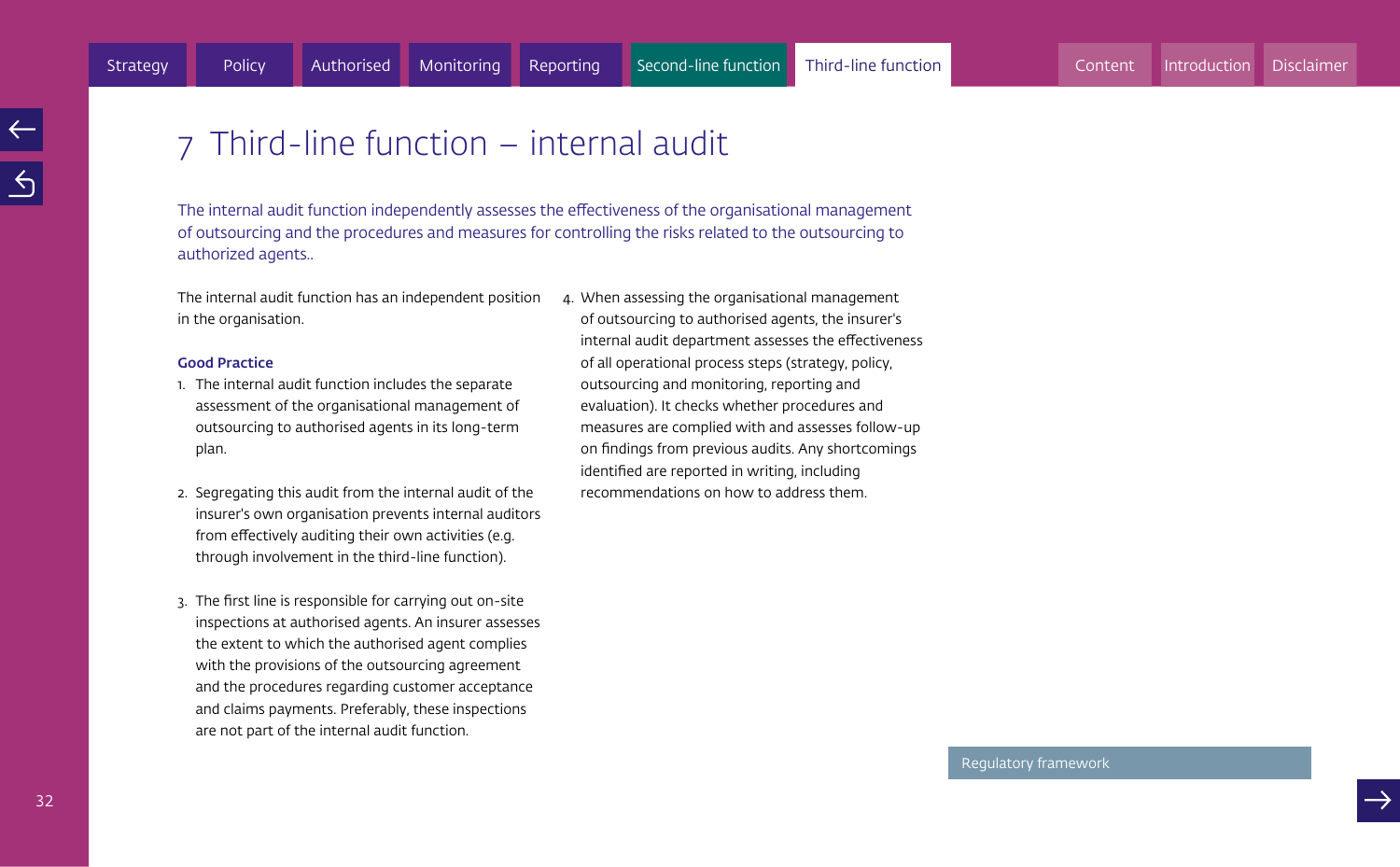Article 271 – Solvency II Regulation ((EU) 2015/35)

- 1. The persons carrying out the internal audit function shall not assume any responsibility for any other function.
- 2. Notwithstanding paragraph 1, and in particular by respecting the principle of proportionality laid down in paragraphs 3 and 4 of Article 29 of Directive 2009/138/EC, the persons carrying out the internal audit function may also carry out other key functions, where all of the following conditions are met:
	- a. this is appropriate with respect to the nature, scale and complexity of the risks inherent in the insurer's business;
	- b. no conflict of interest arises for the persons carrying out the internal audit function; (c) the costs of maintaining persons for the internal audit function that do not carry out other key functions would impose costs on the insurer that would be disproportionate with respect to the total administrative expenses.
- 3 The internal audit function shall include all of the following tasks:
	- a. establish, implement and maintain an audit plan setting out the audit work to be undertaken in the upcoming years, taking into account all activities and the complete system of governance of the insurance or reinsurance undertaking;
	- b. take a risk-based approach in deciding its priorities;
	- c. report the audit plan to the administrative, management or supervisory body;
	- d. issue recommendations based on the result of work carried out in accordance with point (a) and submit a written report on its findings and recommendations to the administrative, management or supervisory body on at least an annual basis;
	- e. verifying compliance with the decisions taken by the administrative, management or supervisory body on the basis of those recommendations referred to in point (d). Where necessary, the internal audit function may carry out audits which are not included in the audit plan.

Section  $17(4)$  – Bpr: The effectiveness of the organisational structure and the procedures and measures in place must be audited independently at least once a year. The financial enterprise or its branch must have an organisational unit that performs this internal audit function. The financial enterprise or its branch must ensure that all shortcomings identified are resolved.